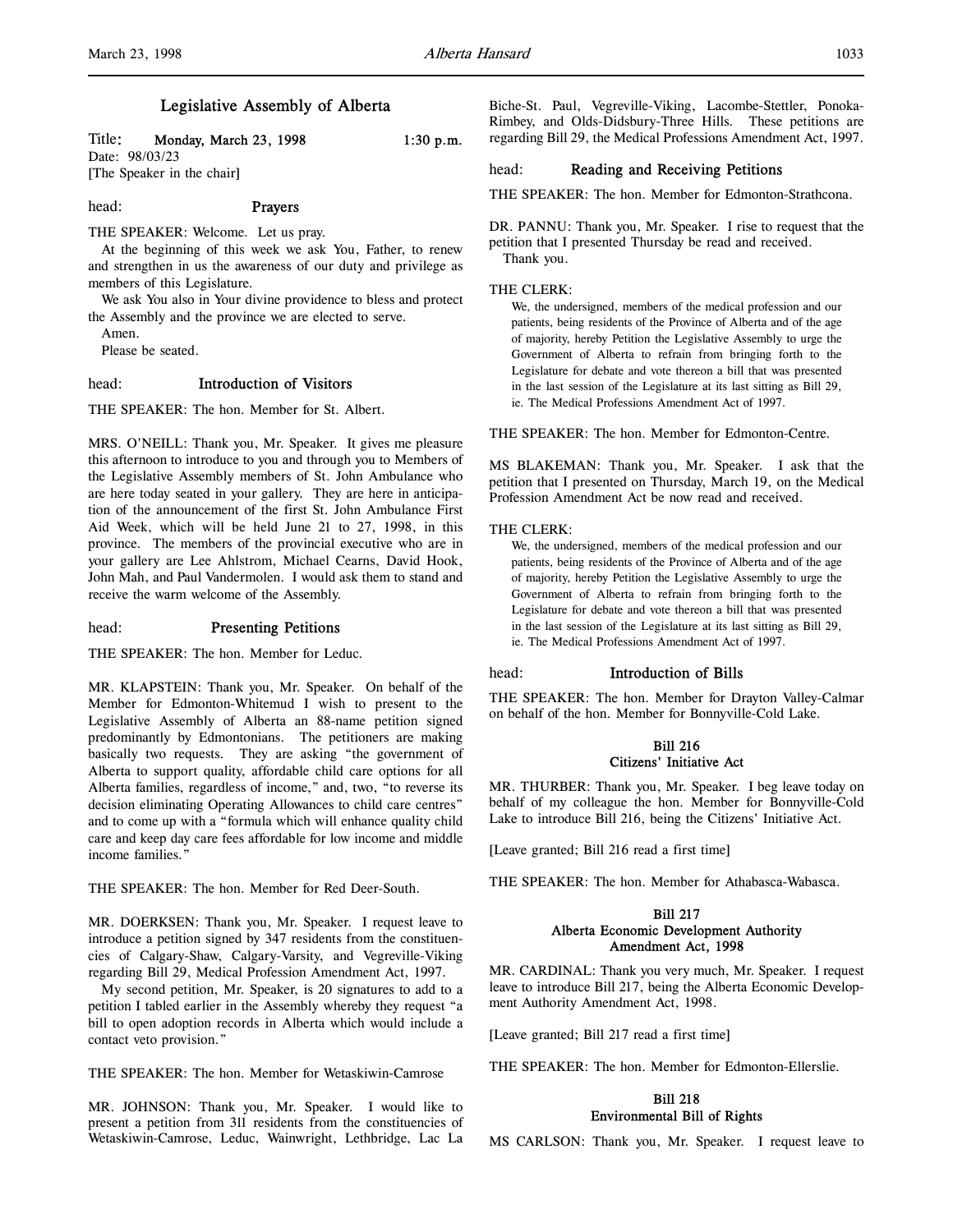introduce Bill 218, being the Environmental Bill of Rights.

We believe that if the people of Alberta are going to have the responsibility to protect the environment, they should also have the authority to do so.

[Leave granted; Bill 218 read a first time]

THE SPEAKER: The hon. Member for Calgary-Currie.

# Bill 219 Education Employment Relations Statutes Amendment Act, 1998

MRS. BURGENER: Thank you, Mr. Speaker. I request leave to introduce a bill being the Education Employment Relations Statutes Amendment Act, 1998.

[Leave granted; Bill 219 read a first time]

# Bill 220 Occupiers' Liability Amendment Act, 1998

MR. RENNER: Mr. Speaker, I beg leave to introduce Bill 220, being the Occupiers' Liability Amendment Act, 1998.

The purpose of this legislation is to allow occupiers of land to indicate by sign that visitors may use their land for recreational purposes, and the occupier will not be held liable other than for willful or reckless conduct on their behalf.

[Leave granted; Bill 220 read a first time]

THE SPEAKER: The hon. Member for Wetaskiwin-Camrose.

# Bill 221 Freedom of Information and Protection of Privacy Amendment Act, 1998

MR. JOHNSON: Thank you, Mr. Speaker. I request leave to introduce a bill being the Freedom of Information and Protection of Privacy Amendment Act, 1998.

[Leave granted; Bill 221 read a first time]

THE SPEAKER: The hon. Member for Edmonton-Mill Creek.

# Bill 222

Fiscal Stabilization Fund Calculation Act

MR. ZWOZDESKY: Thank you, Mr. Speaker. I request leave to introduce Bill 222, that being the Fiscal Stabilization Fund Calculation Act, which provides the government with a sensible avenue of protection against the volatile and cyclical nature of our diverse economy.

[Leave granted; Bill 222 read a first time]

THE SPEAKER: The hon. Member for Wainwright.

#### Bill 223

#### School (Grade One Entry Age) Amendment Act, 1998

MR. FISCHER: Thank you, Mr. Speaker. I request leave to introduce Bill 223, the School (Grade One Entry Age) Amendment Act, 1998.

[Leave granted; Bill 223 read a first time]

THE SPEAKER: The hon. Member for Spruce Grove-Sturgeon-St. Albert.

# 1:40 Bill 224 Conflicts of Interest Amendment Act, 1998 (No. 2)

MRS. SOETAERT: Thank you very much, Mr. Speaker. I'd like to introduce Bill 224, which is the Conflicts of Interest Amendment Act, 1998 (No. 2).

This would be a strong piece of legislation that would adopt all of the recommendations of the Tupper report.

[Leave granted; Bill 224 read a first time]

THE SPEAKER: The hon. Member for Calgary-Lougheed.

# Bill 225 Corrections Amendment Act, 1998

MS GRAHAM: Thank you, Mr. Speaker. I request leave today to introduce Bill 225, being Corrections Amendment Act, 1998.

[Leave granted; Bill 225 read a first time]

# Bill 226 Electoral Boundaries Commission Amendment Act, 1998

MR. TRYNCHY: Mr. Speaker, I beg leave to introduce Bill 226, the Electoral Boundaries Commission Amendment Act, 1998.

The purpose of the bill is to reduce the electoral divisions in Alberta from 83 to 70.

[Leave granted; Bill 226 read a first time]

THE SPEAKER: The hon. Member for Calgary-Fish Creek on behalf of the hon. Member for Grande Prairie-Wapiti.

# Bill 227 School (Principal's Duties) Amendment Act, 1998

MRS. FORSYTH: Thank you, Mr. Speaker. On behalf of my colleague from Grande Prairie-Wapiti it's my pleasure to introduce Bill 227, the School (Principal's Duties) Amendment Act, 1998.

Bill 227 will ensure that a school principal contacts police when a serious incident has occurred on school property.

[Leave granted; Bill 227 read a first time]

THE SPEAKER: The hon. Member for Calgary-Montrose.

# Bill 228 Workers' Compensation (Competitive Marketplace Review Committee) Amendment Act, 1998

MR. PHAM: Thank you, Mr. Speaker. I request leave to introduce Bill 228, being the Workers' Compensation (Competitive Marketplace Review Committee) Amendment Act, 1998.

This bill, if passed, will create a competitive marketplace review committee which will find ways to make the WCB more accountable to Albertans.

[Leave granted; Bill 228 read a first time]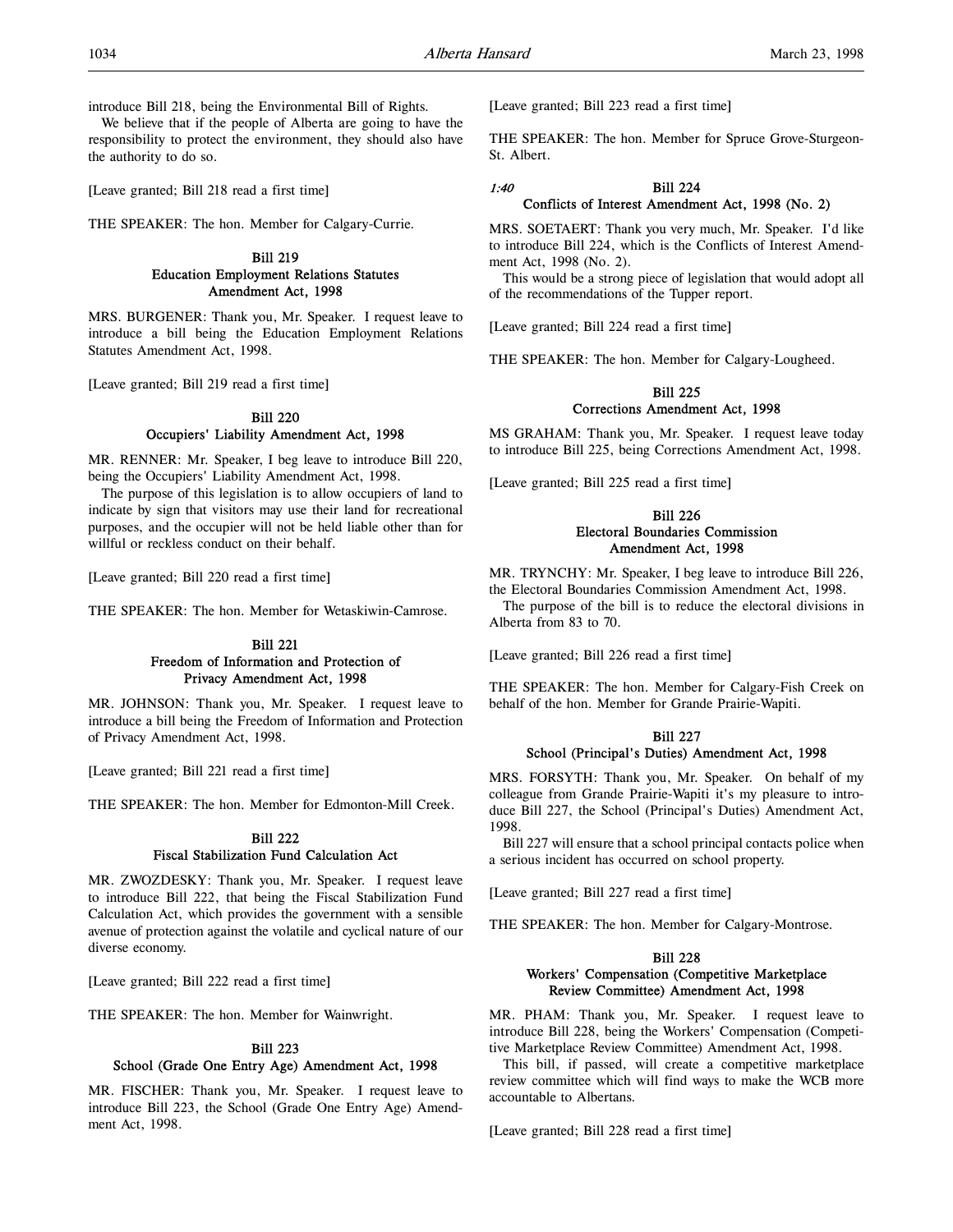# Bill 229 Human Rights, Citizenship and Multiculturalism Amendment Act, 1998

MS BLAKEMAN: Thank you, Mr. Speaker. Today I request leave to introduce a bill being Bill 229, the Human Rights, Citizenship and Multiculturalism Amendment Act, 1998.

The purpose of this bill would be to bring Alberta up to speed with the rest of Canada in including sexual orientation under human rights protection.

[Leave granted; Bill 229 read a first time]

THE SPEAKER: The hon. Member for Edmonton-Calder.

# Bill 230 Dutch Elm Disease Act

MR. WHITE: Thank you, Mr. Speaker. I request leave to introduce Bill 230, being the Dutch Elm Disease Act.

It's a bill that sets out the legislative authority to enable this government to work with the municipalities in order to have early intervention into this disease fatal to elms in the province.

[Leave granted; Bill 230 read a first time]

head: Tabling Returns and Reports

THE SPEAKER: The hon. Member for Calgary-Cross.

MRS. FRITZ: Thank you, Mr. Speaker. I'm pleased to table four copies of the Rights Path – Alberta. This booklet was written in plain language by aboriginal lawyers and was prepared by the Aboriginal Human Rights Committee with financial assistance from the human rights, citizenship, and multiculturalism education fund.

MRS. McCLELLAN: Mr. Speaker, with your permission I have four tablings. First is to file copies of letters I've sent to two Albertans who won Juno awards last night. First is to Malcolm Forsyth. Dr. Forsyth is composer in residence in the music department of the University of Alberta. He won the Juno for best classical composition for his work Electra Rising. The other letter is to Calgary's rising country star Paul Brandt, who earned Junos as both the male vocalist of the year and the country male vocalist of the year.

I'm also tabling letters congratulating Alberta Olympic speed skaters Jeremy Wotherspoon and Catriona LeMay Doan, who both won in the 1,000 metre and 500 metre categories at the World Cup speed skating overall championships this weekend and to the Calgary Oval X-Treme women's hockey team, who won the Canadian national title this weekend in Calgary.

My final tabling, Mr. Speaker, is an information bulletin about Team Alberta North's best ever finish at the Arctic Winter Games, which ended in Yellowknife this weekend.

MS OLSEN: Mr. Speaker, I'd like to table five copies of a letter in relation to Bill 17 and problems that have been identified in that bill.

THE SPEAKER: The hon. Member for Edmonton-Glengarry.

MR. BONNER: Thank you, Mr. Speaker. I beg leave to table five copies of Turning Point, a policy developed by the Minor Hockey Association of Calgary to focus hockey on fun and positive development.

THE SPEAKER: The hon. Minister of Public Works, Supply and **Services** 

MR. WOLOSHYN: Thank you, Mr. Speaker. It's my pleasure to table five copies of the 1997 annual report of the Alberta Association of Architects in accordance with chapter A-44.1, section 6(4) of the Architects Act. Additional copies are available in my office.

# head: Introduction of Guests

THE SPEAKER: The hon. Member for Edmonton-Gold Bar.

MR. MacDONALD: Thank you, Mr. Speaker. It is a pleasure to introduce to you and through you to this Assembly 49 bright, energetic grade 10 students from Austin O'Brien high school located in the Edmonton-Gold Bar constituency. They are accompanied this afternoon by their teacher, Mrs. Colleen Stepney, and they are in the members' gallery. If they would rise and receive the traditional warm welcome of this Assembly.

THE SPEAKER: The hon. Member for Edmonton-Highlands.

MS BARRETT: Thank you, Mr. Speaker. I met earlier today with 19 students from the combined grades 5 and 6 class and 24 students from the grade 6 class at St. Leo's school. They're in the public gallery accompanied by teachers Joan Cunningham and Brian Letawsky. Before I ask them to stand and receive the recognition of the Assembly, I might make note that the newer generations must be getting taller, because 90 percent of these grade 5 and 6ers are taller than me. Please join me in welcoming them.

THE SPEAKER: The hon. Member for Edmonton-Mill Woods.

DR. MASSEY: Thank you, Mr. Speaker. It's my pleasure to introduce to you and through you to members of the Assembly Jennifer Posyluzny. Jennifer is a student at Edmonton's Centre High, and she is currently working, as part of her work experience program, in the Liberal caucus. With your permission, Mr. Speaker, I'd ask her to rise and receive the cordial welcome of the Assembly.

THE SPEAKER: The hon. Member for Clover Bar-Fort Saskatchewan.

MR. LOUGHEED: Thank you, Mr. Speaker. I'd like to introduce to you and through you to the members of this Assembly an active member of Strathcona county, Mr. Jeff Sundquist. He's involved in the manufacture of high-tech entertainment equipment. I'd ask him to rise and receive the welcome of this Assembly.

THE SPEAKER: The hon. Member for Edmonton-Centre.

MS BLAKEMAN: Thank you, Mr. Speaker. It is with great pride that I introduce to you and through you to Members of the Legislative Assembly 15 visitors from Grandin elementary school.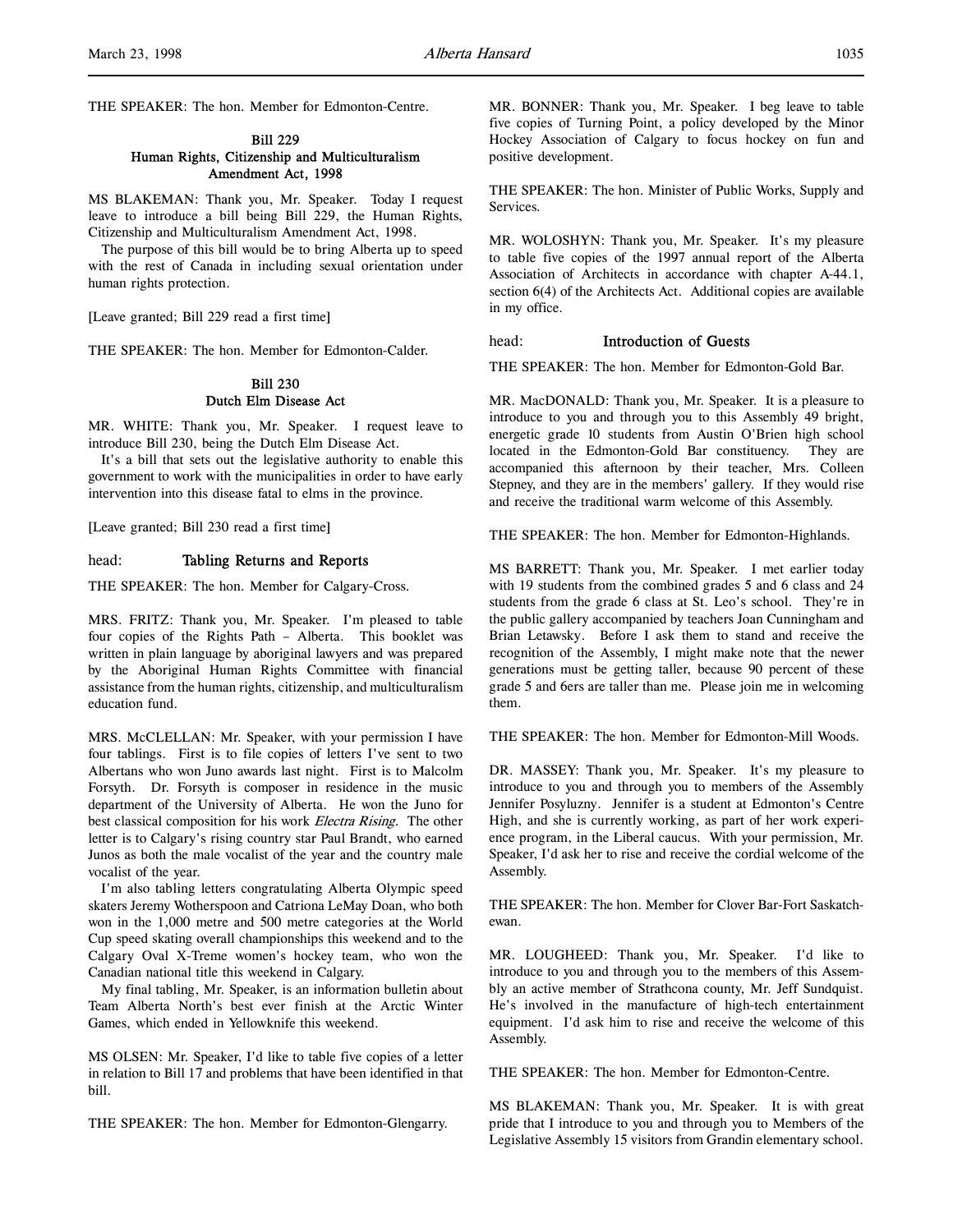They are the grade 6 class. They're accompanied today by their instructor, Mrs. Angela Ouellette. I would ask them to please rise and accept the warm and traditional welcome of the Assembly.

head: Ministerial Statements

# 1:50 Arctic Winter Games

MRS. McCLELLAN: Mr. Speaker, today I rise to tell this Assembly about the talented and dedicated athletes who represented our province at the Arctic Winter Games in Yellowknife from March 15 to 21.

The Arctic Winter Games is an international competition involving teams from Alaska, Yukon, Northwest Territories, Greenland, the Russian provinces of Tyumen and Magadan, and northern Alberta. The purpose of the games is to foster athletic competition, cultural exchange, and social interaction among young people who live in the Arctic regions.

The 224 members of Team Alberta North participated in many events, including hockey, curling, ski and snowshoe biathlons, speed skating, and dog mushing. They also competed in traditional Inuit games like arm pull, one-foot high kick, knuckle hop, and head pull.

Mr. Speaker, the competition was world class in every respect. These are tremendous athletes. I can only tell you that our Alberta athletes did us proud, not only with the skill that they demonstrated on the field of play but also with the class and leadership they displayed off the field.

Mr. Speaker, I'm proud to tell you and members of this Assembly that Team Alberta North won 101 medals: 33 gold, 33 silver, and 35 bronze. Our team was especially strong in figure skating, Arctic sports, volleyball, and hockey. We placed third out of seven in the final standings, which is our best finish ever. Considering that our athletes all came from above the 55th parallel, which includes many small and remote communities as well as the larger cities of Fort McMurray and Grande Prairie, and competed against teams which comprise an entire state, province, or country, I think we have much to be proud of.

However, there's much more to the Arctic games than the medal count. The games give our athletes the chance to develop new skills, to experience life in a part of Canada they may not have visited before, and to meet people from other parts of Canada and abroad. The games offer tremendous opportunities for personal growth and new experiences. For example, one member of Team Alberta North is from a small, isolated northern community. Before the Arctic Games this young lad had never left his community. He had never flown on a plane, ridden in an elevator, seen the tall buildings of a city, or met young people from other countries. For this young Albertan and indeed for all members of Team Alberta North, the Arctic Winter Games were the experience of a lifetime. This demonstrates the value of Alberta's participation in these games.

I call on all members of this Assembly to join me in congratulating Team Alberta North on a job well done.

#### THE SPEAKER: The hon. Member for Edmonton-Centre.

MS BLAKEMAN: Thank you, Mr. Speaker. On behalf of the Liberal caucus I would like to join the minister in congratulations to the athletes from Team Alberta North. I'd also like to acknowledge the hours and hours and hours of volunteer time put in by coaches, parents, family, and friends to support these athletes. One hundred and one medals: what an accomplishment.

You know, people often look at our map and think, "North of the 55th: what could be up there?" Well, I disagree. To me the northern parts of this country are where our pioneering spirit still shows, where individuals are tough, where they work hard and develop both extraordinary individual and team skills. I'm especially proud that our athletes did well in Arctic sports. Onefoot high kick, knuckle hop, head pull, and other traditional Inuit games are incredible tests of strength, skill, and courage. Bravo. These plus dog mushing and snowshoeing are distinctly Canadian components, and I am glad they are included in the games.

I heartily congratulate the athletes, their families and coaches. Way to go. You've done us all very proud.

#### Recognitions

THE SPEAKER: The chair has been notified that seven individual members wish to provide statements under Recognitions today. We'll proceed in the following order: first of all the hon. Member for Calgary-Cross, then Edmonton-Glengarry, then Redwater, then Edmonton-Mill Creek, then St. Albert, then Edmonton-Gold Bar, then Medicine Hat.

## Women's Centre of Calgary

MRS. FRITZ: Mr. Speaker, the Women's Centre of Calgary is open to all women. It serves women in poverty, those new to the city or country, and those facing major life changes such as family breakdown or abuse, unemployment, or the need for safe, affordable housing, food, and clothing. This centre is a warm, supportive place for women to meet other women, share resources, and build community. All services are free and provided by two part-time staff and more than 70 volunteers.

The centre has received tremendous community support and is funded by the United Way, Petro-Canada, Nova Corporation, the Calgary Foundation, and private donors. The centre recently moved to a new location. It warmed its new home at 644B - 1st Avenue N.E. with an International Women's Day celebration in partnership with the Calgary Immigrant Women's Association and the Calgary Chinese Community Service Association.

We congratulate them and wish them well in their new home.

#### Edmonton/Calgary Provincial Hockey Tournament

MR. BONNER: Mr. Speaker, this past weekend I had the opportunity to see a number of exciting and entertaining hockey games at the Edmonton/Calgary provincial hockey tournament. Today I rise to tell this Assembly and all Albertans about this talented group of young athletes who represented their cities in the finest fashion. These provincials featured games at the recreational federation level and were a tremendous success.

I would like to thank tournament director, Brian Damer, and his group of volunteers for the tremendous job they did in planning and hosting this tournament. Also I'd like to take this opportunity to thank the coaches and managers of the teams involved as well as the thousands of volunteers who so generously give of their time and efforts each hockey season to provide a quality hockey program for the youth of Alberta.

All the teams that participated, Mr. Speaker, were champions of their cities. Unfortunately there can only be one provincial champion. This year's champions were peewee, Calgary Fish Creek; bantam, Edmonton Southwest Oil Kings; midget, Edmonton Northwest Key Tags. The young hockey players who competed demonstrated great skill, team spirit, and leadership during the entire event.

Thank you.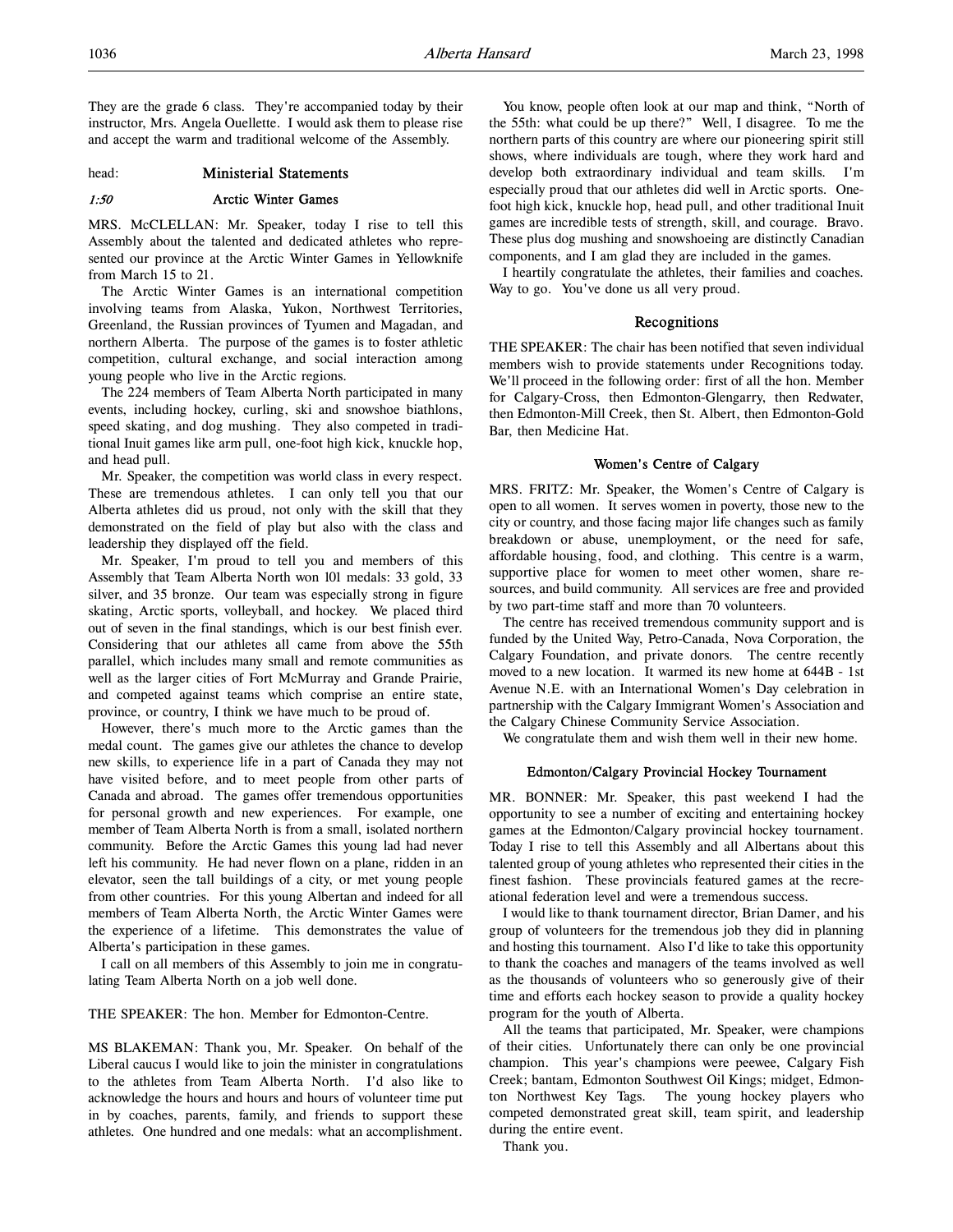#### Sev Sabourin

MR. BRODA: Mr. Speaker, I rise today to express the sadness of many members of this Assembly over the recent passing of an Edmonton radio institution, Mr. Sev Sabourin. Mr. Sabourin passed away last week in Edmonton at the age of 59. For 24 years Mr. Sabourin was a familiar and friendly voice on the airwaves on radio station CKUA, reaching Albertans in all parts of our province with his long-running radio programs.

Mr. Sabourin earned a reputation as a man who deeply loved music of all sorts. He had a vast knowledge of music and the arts in general, and he shared the knowledge with many, many loyal and appreciative listeners. At the time of his passing Mr. Sabourin was also serving as program director of CKUA as well as hosting two radio shows per week.

It is indeed the mark of a special individual when that individual earns the admiration and friendship of thousands of people whom he has never met. That was the case of Mr. Sabourin, who through the sheer warmth of his personality brought entertainment, pleasure, and comfort to Albertans through the radio.

On behalf of our government, I extend my sympathies to the family and friends of the late Sev Sabourin. Though his voice has fallen silent, his immeasurable contributions live on.

THE SPEAKER: The hon. Member for Edmonton-Mill Creek.

#### Edmonton Oilers

MR. ZWOZDESKY: Thank you. Mr. Speaker, the Edmonton Oilers are a vital part of our community, contributing very significantly to the athletic, economic, and cultural vibrancy of Edmonton and area. Thanks to the generosity and leadership of some outstanding Albertans and Alberta companies, the Oilers will remain in Edmonton, where they belong.

Therefore, as an avid Oiler fan and Oiler supporter myself I'm very pleased to recognize the Oilers home team, the new owners who call themselves the Edmonton Investors Group Ltd., who helped save our hockey club. That list of leaders includes Cal Nichols, spokesman, and in alphabetical order, Ed Bean, Gordon Buchanan, the Edmonton Journal, Ernie Elko, Gary Gregg, Ron Hodgson, Jim Hole, Larry Makelki, the Lloydminster Consortium of Five, Melcor/Springwood, Art Mihalcheon, Al Owen, Cathy Roozen, Bruce Saville, Barry Weaver, Jim Woods, Dick Paine, and many other silent and/or recent investors. I also want to recognize the many other businesses – the restaurants, tire shops, donut shops, beverage companies, and so on – and the Edmonton Sun, who gave their support to the Stay, Oilers, Stay campaign, as well as the numerous citizens of Edmonton and beyond for their overwhelming response and pledges of support. We were, we are, and we will always be a city of champions.

Thank you.

THE SPEAKER: The hon. Member for St. Albert.

#### 2:00 St. John Ambulance

MRS. O'NEILL: Thank you, Mr. Speaker. St. John Ambulance volunteers are people we all know: friends, workmates, and neighbours. As well as their volunteer work they go to school or university, hold down full-time jobs, and have family and other commitments.

Last year St. John volunteers trained over 100,000 Albertans in first aid, CPR, and other health-related programs. The brigade has volunteered for over 94,000 hours at public events all around the province. In partnership with the program called Care When

It Counts St. John Ambulance volunteers will be conducting, as they do daily across this country and around the world, a firstclass aid class here in the Legislature Building for all those who willingly signed up for the 6:30 a.m. session.

These people are doing their part towards achieving the goal of 100 percent of Albertans who are able to be trained in first aid and CPR in 100 years by the year 2005 for Alberta's centenary.

I'd like to congratulate the St. John Ambulance workers.

THE SPEAKER: The hon. Member for Edmonton-Gold Bar.

#### Hardisty Fitness Centre

MR. MacDONALD: Thank you, Mr. Speaker. I rise to congratulate all those who worked so hard to achieve the upgrade of the fitness centre at Hardisty Leisure Centre in the Edmonton-Gold Bar constituency. This centre was built in 1982, serving the area well as an aquatic facility for many years, providing swimming programs for children and adults and recreational activities for the entire community.

The recent project to expand the fitness centre and purchase new equipment was completed in January of this year at a cost of \$105,000. This was a unique co-operative project combining community support and several key partners. This project was initiated by Mr. Ken Lucki and his family. Their decision to anchor this project was made to commemorate their father, Nick, a regular patron of the leisure centre who passed away in 1996. It also gave the family an opportunity to celebrate their lifelong residency in the Hardisty area. Capilano and Gold Bar community leagues, the city of Edmonton, area schools, sports groups, Hardisty patrons, and an RPW grant completed the project.

This facility will be an asset to the community for many years, promoting fitness and wellness for all members of the community. Thank you.

#### Provincial Debate Championship

MR. RENNER: Mr. Speaker, this past Saturday at Crescent Heights high school in Medicine Hat I had the pleasure and honour to bring greetings on behalf of all members of the Legislature to the organizers and participants at the provincial junior and senior high school debate championships. Approximately 300 people from throughout Alberta participated. The furthest was the team from Hythe, who traveled 1,100 kilometres south to Medicine Hat for the weekend.

While in attendance I was able to join the audience for the senior high school semifinal debate. The skill and composure exhibited by these young people was outstanding. In fact, Mr. Speaker, I commented at one point that the level of debate in this Chamber could stand a lesson or two from the example set by these talented young Albertans.

Crescent Heights high school, under the leadership of teacher, Mr. John Baty, has established a tradition of leading the pack at provincial and national debate competitions. This year was no exception, as Mr. Luc Barton, a student at Crescent Heights high school was named best debater.

I ask that all members join me in congratulating the organizers, volunteers, and participants on their contribution to this outstanding competition.

head: Oral Question Period

# Administration of Justice

MR. MITCHELL: On the weekend the Justice minister said with respect to Bill 26: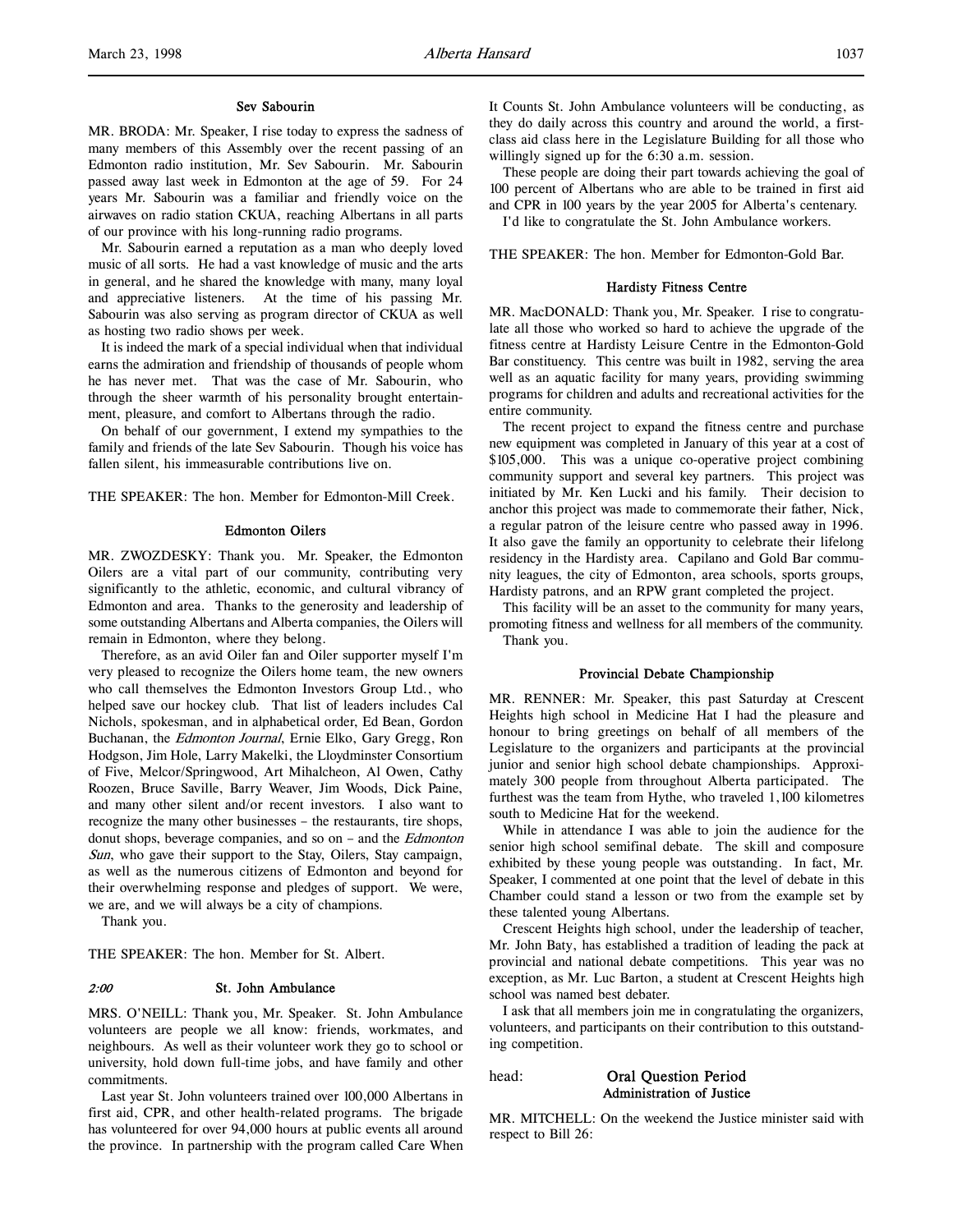I focussed on my clients' interests, on the government's interests, on taxpayers' interests and I focussed on winning.

The lesson I learned is that I should really focus on doing what is right and fair.

Do tell, Mr. Speaker. Why would the Premier have appointed a Minister of Justice who would not from the very beginning fundamentally, implicitly understand that the very essence of his role is to be right and fair?

MR. KLEIN: Mr. Speaker, at the end of the day the hon. minister and all members of the government caucus were right and fair. The important thing is that ultimately and at the end of the day the right thing was done.

MR. MITCHELL: It was far too long a day, Mr. Speaker.

Why does the Premier continue to defend a Justice minister about whom the justice community is saying something captured so well by Professor DeCoste of the University of Alberta law school:

The minister's failure to adequately instruct his colleagues regarding the abundant legal significance of Bill 26 . . . shows him to be incompetent to serve the cause of justice for the citizens of this province.

MR. KLEIN: Mr. Speaker, as we found out as a caucus and as a Legislative Assembly, the law is not perfect. The law is not perfect, and lawyers oftentimes have different opinions on different matters. I would remind the hon. member that the advice brought to caucus, to cabinet, to agenda and priorities was based on two outside opinions, all involving lawyers, including the advice of our inside counsel. Lawyers, like everyone else, are entitled to their opinions, and their opinions often differ.

Relative to the statements made regarding the hon. Minister of Justice, I'll have him speak for himself.

MR. HAVELOCK: Yes. Thank you, Mr. Speaker. I did make those comments over the weekend, and they're entirely accurate. There were some other comments made by those individuals with respect to confidence in the system generally and how perhaps some things I've been saying all along had impacted on that. For some years we've been tracking confidence in the system. As Justice minister I feel it is my responsibility to defend the system, but it is also my responsibility to improve the system where necessary and to ensure also that the system reflects the needs and desires of all Albertans.

Now, if I've created some problems, I'm guilty as charged, because quite frankly the general public has . . . [some applause] Thank you. The general public has indicated through the surveys we've taken that they are losing some confidence in the system. I'd like to point out some numbers to you. This is from a national survey where those expressing they were very or somewhat confident in certain elements of the system were as follows: the courts, 52 percent; prison system, 42 percent; parole system, 25 percent; Young Offenders Act, 26 percent. When you look at the numbers in Alberta, Mr. Speaker, it's even less.

So the difficulty we're faced with, quite frankly, is that those within the system and with a vested interest seemingly are not listening to those outside the system who are telling them consistently that there are some problems. As Minister of Justice, I'm trying to address those problems. That's one of the reasons we called the Justice Summit, to allow those not only within the system but outside the system to have a reasonable say in how we can address those problems.

MR. MITCHELL: Given that the Justice minister set up the Justice Summit to examine the loss of confidence in the system, will he now extend its mandate to examine the loss of confidence in the Justice minister?

MR. KLEIN: Mr. Speaker, I would remind the hon. member that this Minister of Justice got the highest plurality of any candidate in the last election. That's the amount of confidence the people have in this minister.

MR. HAVELOCK: Well, Mr. Premier, thank you for that. The short answer to your question is no. Mr. Speaker, what occurred during the past couple of weeks is that certainly after the tabling of Bill 26 I heard from Albertans that they felt it was inappropriate, but I also heard from many Albertans throughout the province that they would like me to remain in my position. I heard from my colleagues. I heard from friends. What I did . . .

MR. KLEIN: Your constituents.

MR. HAVELOCK: My constituents. In fact, you're right, Mr. Premier. The almost 12,000 people that voted for me did not call me and ask me to leave office. Therefore, I'm not going to.

# Health Care Funding

MR. SAPERS: Mr. Speaker, health care workers are forced into illegal job action, and the government says: "Crisis? What crisis?" Hundreds of surgeries are canceled throughout the province, and doctors are threatening to withdraw services, and the government says: "Crisis? What crisis?" The government manipulates the budget to create a multibillion dollar surplus but then leaves regional health authorities underfunded, broke, and holding the bag. How is it possible, Mr. Premier, that you could create a \$2.3 billion budget surplus while at the same time underfunding regional health authorities, creating a health care deficit of at least \$138 million?

# 2:10

MR. KLEIN: Mr. Speaker, I'll have the hon. minister supplement, but I would remind the hon. member again that we are reviewing the situation. The Department of Health is now reviewing the situation to identify the pressure points, to make sure that if additional resources are required, those dollars go to the right places and for the right reasons.

I'll have the hon. minister supplement.

MR. JONSON: Yes, Mr. Speaker. As I've indicated previously in the Assembly, I've been in consultation with the chief executive officers and the chairs of regional health authorities across the province. We have been reviewing their overall funding situation. I have received a report from the regional health authorities which indicates that in their opinion the funding level for regional health authorities across the province should be about 6.3 percent over 1997-98 funding levels. That would equate to about 60-plus millions of dollars that they would want in addition to what they've received through the 3.2 percent increase that we've provided.

I would like to indicate further, Mr. Speaker, that in addition to the 3.2 percent overall funding for regional health authorities that we provided, we've also provided a capital allotment of 40 millions of dollars, which adds another 1 percent plus to their funding. There's also the Y2K money recently approved by this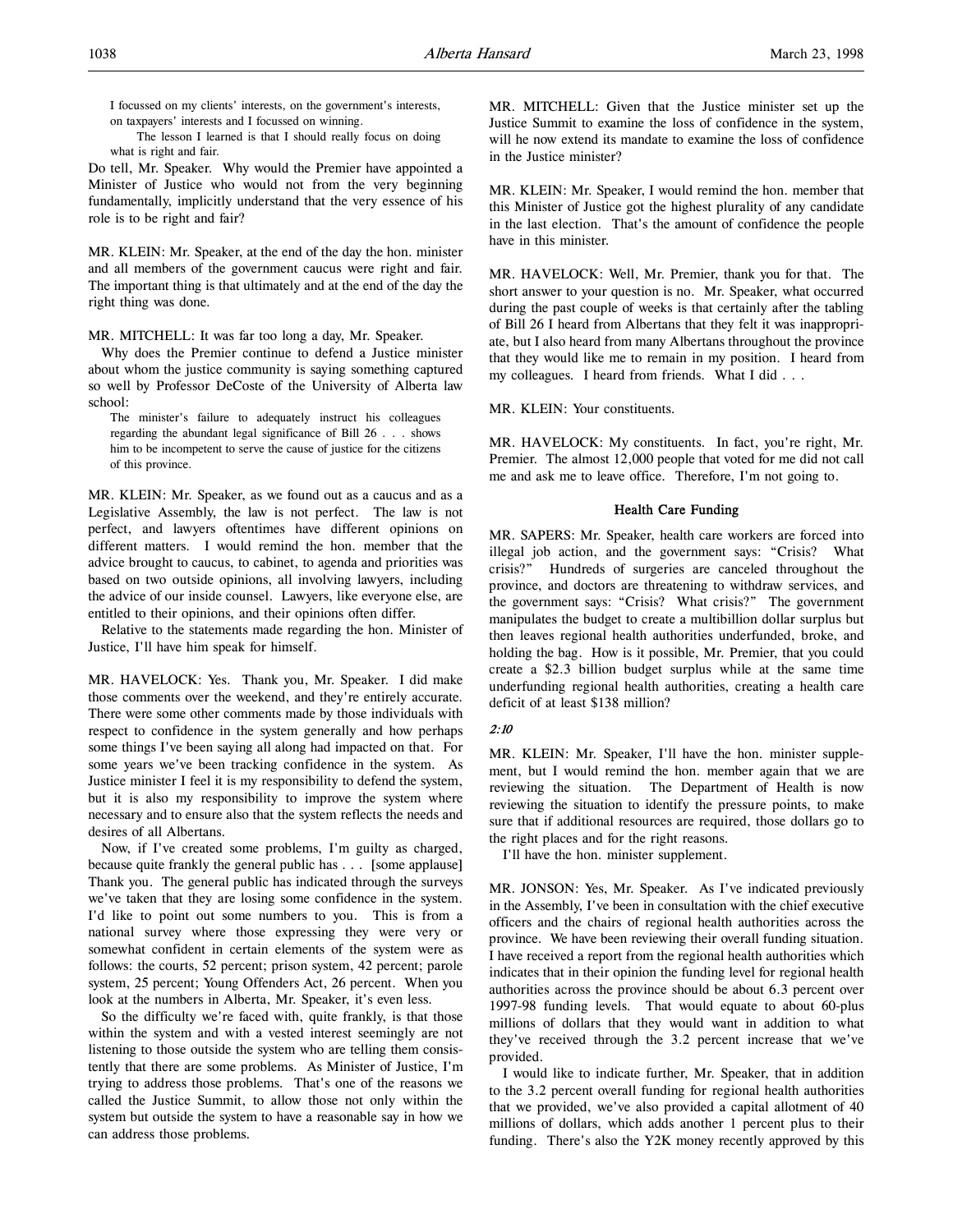Assembly, another \$130 million. Certainly, as the Premier has indicated, we are reviewing the cost needs of regional health authorities, and we'll act accordingly in a fair manner.

MR. SAPERS: Mr. Premier, the regional health authorities have identified the need. Will you turn to your Treasurer, and will you just get him to write the cheque? They need the funding now.

MR. KLEIN: Mr. Speaker, that is the Liberal way: just write the cheque. You know, Mr. Speaker, it is not unreasonable . . . [interjections]

MR. SAPERS: Will the Minister of Health please confirm that once he's convinced his colleague the Treasurer to write the cheque and the regional health authorities receive the \$138 million that they need to balance their operating budget this year, they will be still be millions of dollars short of the service level projections they require next year?

MR. JONSON: Mr. Speaker, as I understand the presentation from the regional health authorities, they are asking for 138 millions of dollars over the 1997-98 budget. As I've repeatedly said in this Assembly – and I've tallied up the numbers that we have committed to regional health authorities – just on the operational side we have already provided over half of that amount of money in our current budget projections. I appreciate the member's desire in this Assembly to court favour and to provide more than they're asking for, but we prefer to look at what the regional health authorities are actually projecting and requesting, look at it in terms of what we see to be the needs of the regional health authorities of the province, and we'll see.

We have provided for, as I said, over 50 millions of dollars already in operational money. We've provided 40 millions of dollars in a onetime capital grant. We've provided money for Y2K. Mr. Speaker, I think the government is acting in the interests of health care in this province.

THE SPEAKER: Third Official Opposition main question, the hon. Member for Edmonton-Gold Bar.

# Public-sector Salaries

MR. MacDONALD: Thank you, Mr. Speaker. In 1994 on the pretense that it was needed to balance the budget, this government cut 5 percent from the salaries of all public-sector employees, including teachers, nurses, and civil servants. The Premier said at the time, and I quote: we are doing this simply because we have no choice; we have to balance the budget. End of quote. Now, with the budget balanced and a huge surplus, only selected groups of employees have seen their wages returned to the 1994 levels. My first question is to the Premier. Why are some employees getting their 5 percent back, but others have to threaten strike action before the government will act? How is this productive labour relations?

MR. KLEIN: Mr. Speaker, it all comes down to negotiation, and it all comes down to the collective bargaining process, save for those people who are union exempt. Those people of course have to negotiate directly with management. There is a process in place. Some unions have negotiated successfully for 5 percent and even more over a period of time. Some unions are in the process of negotiating. Strike action is always an alternative where, in fact, that action is legal. Strike action, where it is

illegal, is not an option, but there are processes in place through the Department of Labour that will serve to settle these disputes. There is the process of arbitration. There is the process of mediation. All of these tools are available to make sure that at the end of the day everyone comes out a winner.

MR. MacDONALD: My second question is also to the Premier. Since your government unilaterally imposed this cut in 1994, why are you doing nothing now to ensure that public employees such as those at the school boards and health authorities have the funds necessary to restore this 5 percent cut?

MR. KLEIN: Mr. Speaker, it is not altogether true that this was unilateral. With respect to at least the government MLAs it was unilateral. We collectively and singly took that decision as a caucus.

MR. MITCHELL: That's not unilateral.

MR. KLEIN: Yes, it was unilateral. I'm talking about the caucus as a body, as a family; we imposed that on ourselves. We were acting singularly as a body. That was unilateral. Yes, it was unilateral with respect to deputy ministers and assistant deputy ministers. Mr. Speaker, we appealed to the rest of the public service, including those in the MASH sector – municipalities, academic, schools, and hospitals – to rollback 5 percent. We had compliance throughout the public service, and thank you for that. Different locals of different unions achieved the 5 percent in different ways.

Mr. Speaker, the simple fact is that, yes, there are a number of unions that have negotiated and are now negotiating for the return of that 5 percent, and that is fair, and that's what the collective bargaining process is all about.

I'll have the hon. Minister of Labour supplement, if he wishes.

MR. SMITH: It's pretty hard to add to that, Mr. Speaker.

MR. MacDONALD: Thank you, Mr. Speaker. My third question is also to the Premier. Why should these employees now have to fight through negotiations to have this 5 percent restored given that you promised this was only a deficit elimination measure? The deficit is gone, but their pay is still cut.

MR. KLEIN: Mr. Speaker, it's a matter of collective bargaining. If we took away the right of collective bargaining, these people would be the first to scream. There are other issues. There are issues other than the 5 percent. In some cases the issue was not 5 percent at all; it was 7 percent. There are issues of benefits and pensions and in some cases up to 9 percent.

Mr. Speaker, relative to the intricacies of negotiation and labour/management relations, I'll have the hon. minister give the hon. member a little bit of a clinic.

MR. SMITH: Thank you, Mr. Speaker. I think it's very obvious that in 1994 these reductions were negotiated through the collective agreement system, the collective bargaining mechanism. In fact, proof that they were negotiated is – remember municipalities? That group of employees did not take the 5 percent. So we know that returns are being accomplished in the same manner that the reductions were taken.

Now, I think what we do know is that there are more people working in Alberta than ever before and that collective bargaining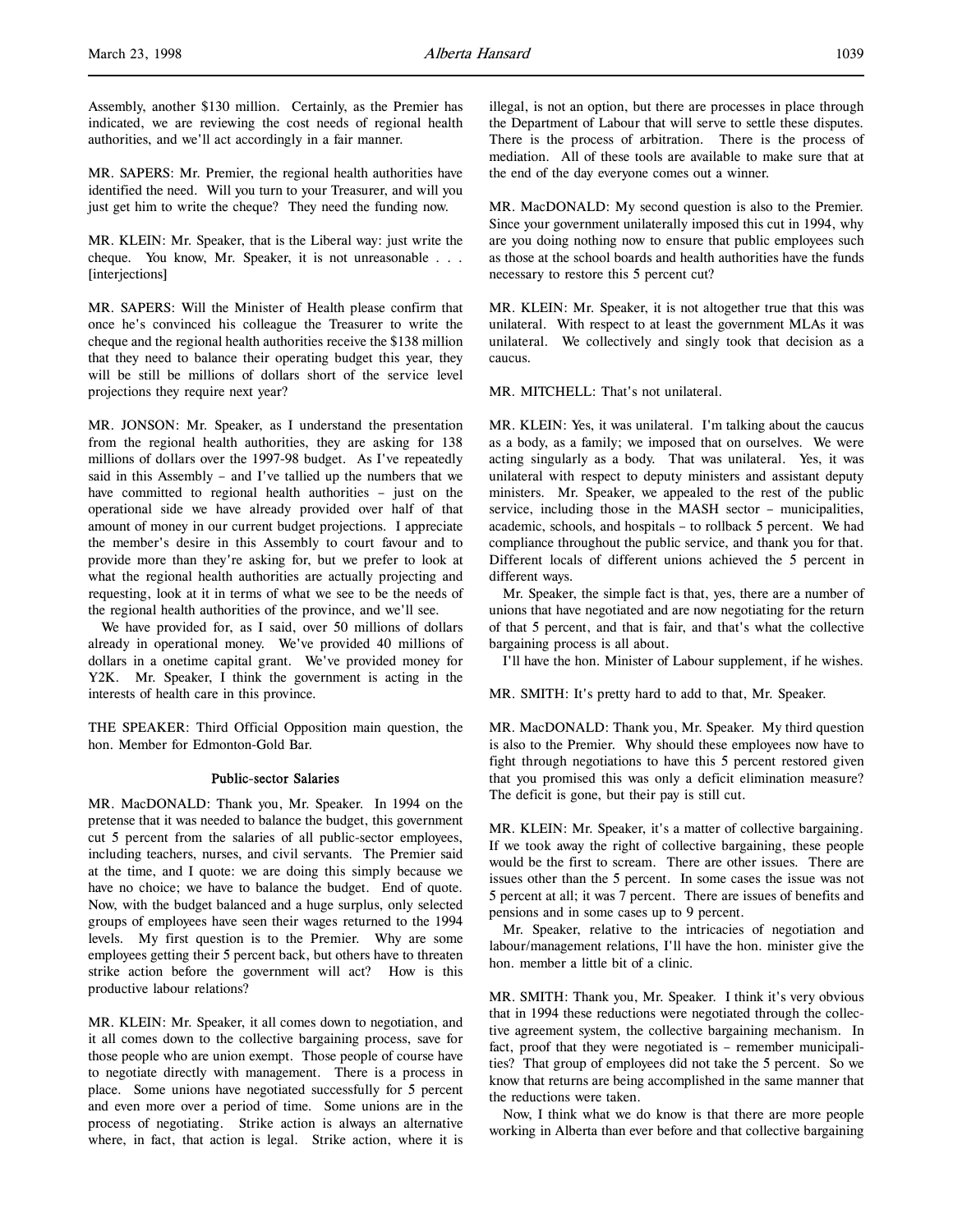is working. There were seven essential agreements settled last year without any need for either an illegal strike or threats of an illegal strike. We know the collective bargaining system works. We know that through mediation and the services in the Department of Labour with mediation, negotiation, and facilitation, collective bargaining works in the province of Alberta.

# 2:20 Opted-out Physicians

MS BARRETT: Mr. Speaker, when a driver falls asleep at the wheel, the usual predictable outcome is a car crash. It seems to me that the Health minister is kind of nodding off, and the potential victim is our public health care system. The doctors are on the brink of job action, including direct billing of patients and work slowdowns. In the meantime an opted-out physician is allowed to use a public hospital free of charge, sending a clear message to the other doctors: "Hey. Opt out. You can have the best of all worlds here." How does the Minister of Health reconcile what he said in the Assembly last Thursday in response to my question on this matter with comments that he made last December when he said: opted-out doctors will not be able to use public hospitals?

MR. JONSON: Mr. Speaker, as I indicated, I believe it was Thursday last, as the hon. member and others in the Assembly have urged, we are supposed to and have always said that we will adhere to the principles of the Canada Health Act and its interpretation and application. As I indicated in answer to the previous question, the interpretation is that because hospital services are publicly funded, are part of the public health care system in this province for medically required services, we should not be denying patients – let's focus on the patient here – the benefit of the funding provided to support the hospitals when they're in the care of a hospital. Therefore, to follow the application at least of the Canada Health Act, we provide support for the patient who is in hospital under a doctor's care.

MS BARRETT: Well, Mr. Speaker, given that charging an optedout physician a facility fee for using a public hospital does not – and we checked – contravene the Canada Health Act or reduce access for patients, why won't the minister commit to implementing a policy that says: if you're an opted-out doctor, you have to reimburse the public for use of the public system?

MR. JONSON: Well, Mr. Speaker, I think the important thing here is to look at the specifics of a given case, because usually it is patients who are in hospitals using hospitals. Now, there may be some ancillary services that a hospital provides to a physician. That is something that probably should be, I must admit, examined further. But the point here is that we do not want the patient charged by the doctor in turn for the use of the hospital, and that is why this protection is there.

MS BARRETT: Eeeh. Aren't you glad it's not *The Gong Show*? I shouldn't have said that.

Mr. Speaker, how can the minister justify allowing an opted-out physician to use a public hospital for free when it makes it more attractive for doctors to use opting-out as a bargaining tactic in their current dispute with the government? Aren't you just promoting more and more opting-out while they get to use public hospitals?

MR. JONSON: But, Mr. Speaker, the hospital, unless the doctor

has some illness, is used by the patient. Therefore, the patient needs to be provided with the support of the public health care system when they want to or have no choice but to avail themselves of it. That, I think, is the reason for the interpretation and the application of the policy.

THE SPEAKER: The hon. Member for Livingstone-Macleod, followed by the hon. Member for Edmonton-Calder.

The hon. Member for Edmonton-Calder.

#### Electric Utilities Deregulation

MR. WHITE: Mr. Speaker, Albertans are wondering what impact electricity deregulation in this province will have on their monthly utility bills. The change in this government policy is unclear to Albertans because they cannot understand how this government cannot give them concrete answers to these questions. To the Premier: how much more are residential customers going to pay on their monthly utility bills as a result of this government's policy change? Five, 10 percent?

MR. KLEIN: Well, Mr. Speaker, I'll have the hon. Minister of Energy supplement, but as far as I understand the bill and certainly all the documentation associated with the bill, the residential customer over the long period of deregulation should be the beneficiary of this legislation. If we get the kind of competition we think we're going to get, then the consumer will indeed be the person who benefits.

DR. WEST: Mr. Speaker, that's absolutely correct. The power pool and using power purchase agreements that take the existing regulated 8,000 megawatts and take them out 20 years under purchase agreements will allow the residential customers of today to have a stable rate option for a long period of time into the future. As I say, they will benefit from the low-cost power production of the day.

Now, there are a few things that the hon. member would leave suspect by his questions, and that's to say that we would never again in this country see 22 percent interest like we did in the late '70s, that we would never have over 10 percent inflation, that you would never have job actions that would request 20 percent wage increases. I trust that they never come back, but you're not going to ask this government or anybody else to absolutely guarantee that the federal government, their counterparts in Ottawa, won't come back to that policy.

MR. WHITE: Mr. Premier, in that you or your minister will not guarantee that there's going to be savings for the customers, how can you justify your statement of last Thursday: "to make sure that the ultimate beneficiaries . . . will be the consumers"?

MR. KLEIN: Mr. Speaker, that is what the exercise of this legislation is all about. That's what four years of consultation have been all about: to make sure that we create as stable a climate as possible for the consumer. Under today's regulated system there is absolutely no guarantee that the consumers won't be hit with rate increases. It has happened in the past, and likely it will happen in the future. All the power companies need to do is to apply to the Alberta Energy and Utilities Board for a rate increase, and if it's granted, the consumer is stuck with it. So there is no guarantee now. At least with competition the consumer will have choice, and the choice will always be the lowest price choice.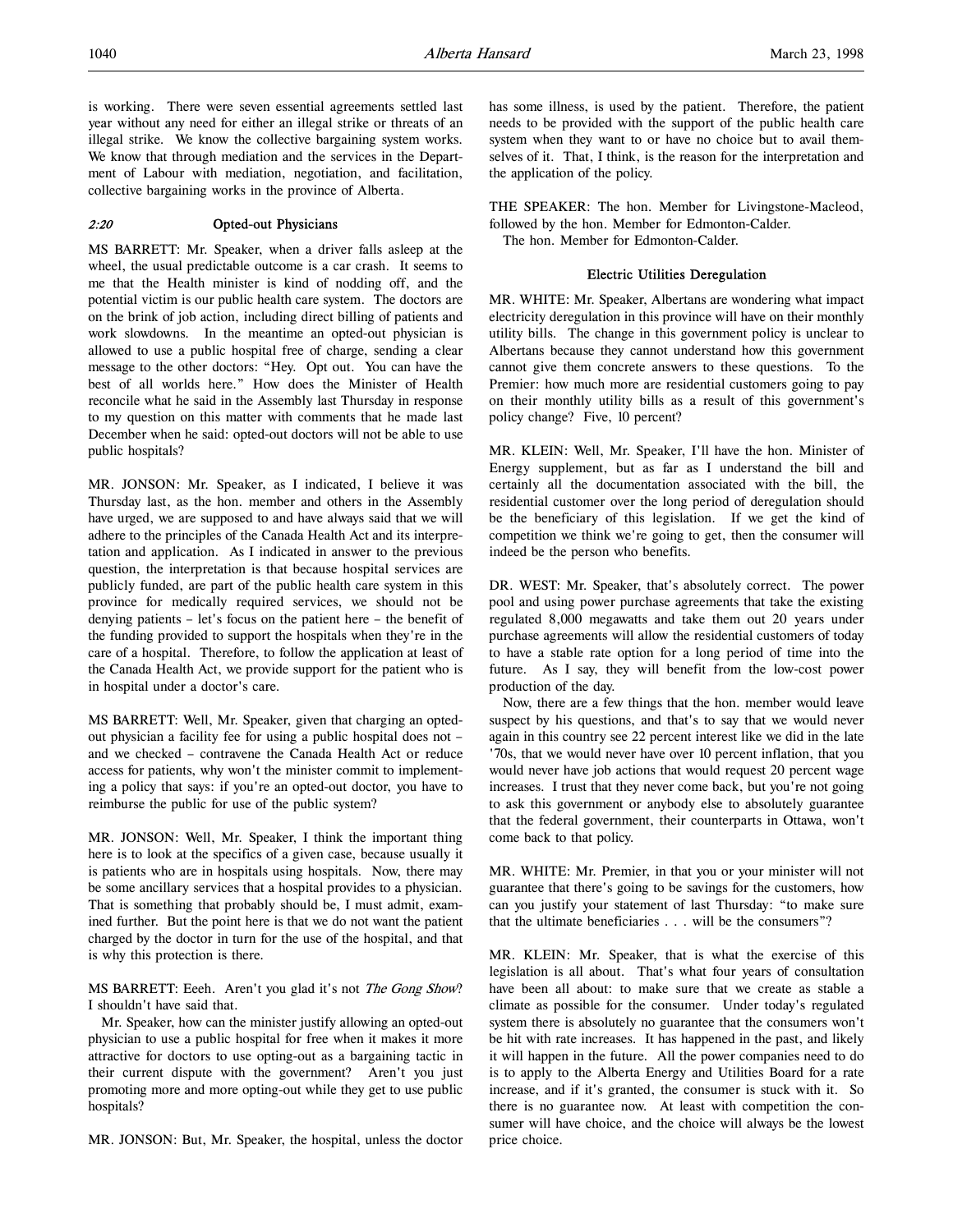MR. WHITE: Mr. Premier, if you cannot guarantee any kind of pricing and you cannot explain this policy change to Albertans, why would you not then delay enacting this policy until perhaps a fall session so as to explain it to all Albertans so they understand it, sir?

MR. KLEIN: Well, there's an idea. Mr. Speaker, this is very complex legislation, but the bottom line is that we want, through competition, good solid competition, which is in keeping with the entrepreneurial spirit of Alberta, to make sure that consumers have choice so that they can get the lowest cost energy.

THE SPEAKER: The hon. Member for Calgary-Fort, followed by the hon. Member for Edmonton-Norwood.

# 2:30 Trucking Regulations

MR. CAO: Thank you, Mr. Speaker. Our Alberta economy is growing well. There is a very high concentration of transportation businesses and a high volume of trucking traffic in the constituency of Calgary-Fort, reflecting the interest of my constituency and of Alberta in general. My questions are to the Minister of Transportation and Utilities. Mr. Minister, I understand that the requirement for an operating authority of commercial truckers in Alberta is being removed effective April 1, 1998. Given that trucking plays a vital role in Alberta's economy, will this deregulation limit the capabilities of the trucking industry to respond to the demands of the marketplace and be supportive of Alberta shippers' needs?

MR. PASZKOWSKI: Thank you, Mr. Speaker. To the contrary, this will actually open up opportunities in a very significant way. What we're doing is moving from economic regulation to safety regulation. This process has really been in place for all intents and purposes in Alberta for the last eight years. Ultimately what we're removing, not only throughout Alberta but hopefully throughout Canada, by the year 2000 through the Motor Vehicle Transport Act is the whole need for running rights. The intention, of course, of these changes is to remove the fact that you would need running rights that are very selective.

MR. CAO: Thank you, Mr. Speaker. My first supplemental question is to the same minister. What assurance can the minister give us that deregulation will not have an adverse effect on highway safety?

MR. PASZKOWSKI: This in fact, Mr. Speaker, is the whole intention of this regulatory change. What we have had in the past is limited interprovincial regulation. What we're developing now is safety regulations that will be consistent all across Canada. With the carrier business the carriers of course operate under different safety regulations from province to province. Some of the provinces still are operating through the process of economic regulation. The intention now is to remove the economic regulations, remove the whole need for running rights in specific areas, and to see that safety regulations are indeed consistent throughout all of Canada.

MR. CAO: Thank you, Mr. Speaker. My second supplemental question is to the same minister. Can the minister share with us what effect the new regime will have on Alberta-based carriers traveling outside Alberta and non-Albertan carriers traveling inside our province?

MR. PASZKOWSKI: This has been an issue that has been debated at some length and certainly one that we have taken a very strong position on on behalf of the Alberta carriers. The deregulation was originally to have been implemented in 1998. Unfortunately two provinces had asked for an extension with two particular areas, the aggregate business and the logging business. That was granted to the year 2000, when those two industries won't be regulated. It is our intention as the Alberta government to see that there is no further extension granted after the year 2000.

THE SPEAKER: The hon. Member for Edmonton-Norwood, followed by the hon. Member for Redwater.

### Head Start Program

MS OLSEN: Thank you, Mr. Speaker. My colleague, the hon. member for Edmonton-Glenora, asked the Minister of Family and Social Services about the Early Head Start program at Mayfield school about two weeks ago. He clearly stated, and I will say it again: "I will commit that if it is a good program, if it is one that is helping children . . . it won't lose [any] money." Since then the program has been told to plan for a cut. It seems that the minister is telling this Assembly one thing and the Head Start program operator another. To the minister of social services: will the minister set the record straight? Will the Mayfield Early Head Start program budget be cut or not?

DR. OBERG: Thank you very much, Mr. Speaker. As I said in the past in the Legislature, quite frankly if these programs work, they will not be cut. We had a meeting this morning with the minister responsible for children's services, and I would request the minister responsible to answer the question.

MS CALAHASEN: Thank you very much. I appreciate my colleague providing the opposition member with the facts that early intervention projects have been identified across the province. What we've done is assess every single project, and we're in the process of assessing all regions' projects, because we have \$17 million, which I would like to thank my hon. colleague the Minister of Family and Social Services for giving to us during this gap where the three-year program has ended. We're going into another level where \$17 million has been given to us, Mr. Speaker. We have to go through every single program, look at those programs, and identify which ones need to be gone through and those that have to go through another assessment.

Mr. Speaker, I'll make a comment today. We are going through that assessment with the community. The community is involved in assessing and reviewing all early intervention projects, and each single early intervention program will be assessed based on community input and the people that have been involved with early intervention. During those times we will be looking at ways to be able to look at which projects will be continuing and which ones will not be continuing.

I'd like to say to the people out there that it's very important that they have been working very, very hard in terms of delivering these services and have worked very strongly in terms of what money has been available. I would like to thank them in terms of looking at what needs to be done in assessing.

Yes, Mr. Speaker, I will say at this stage . . .

THE SPEAKER: Please proceed.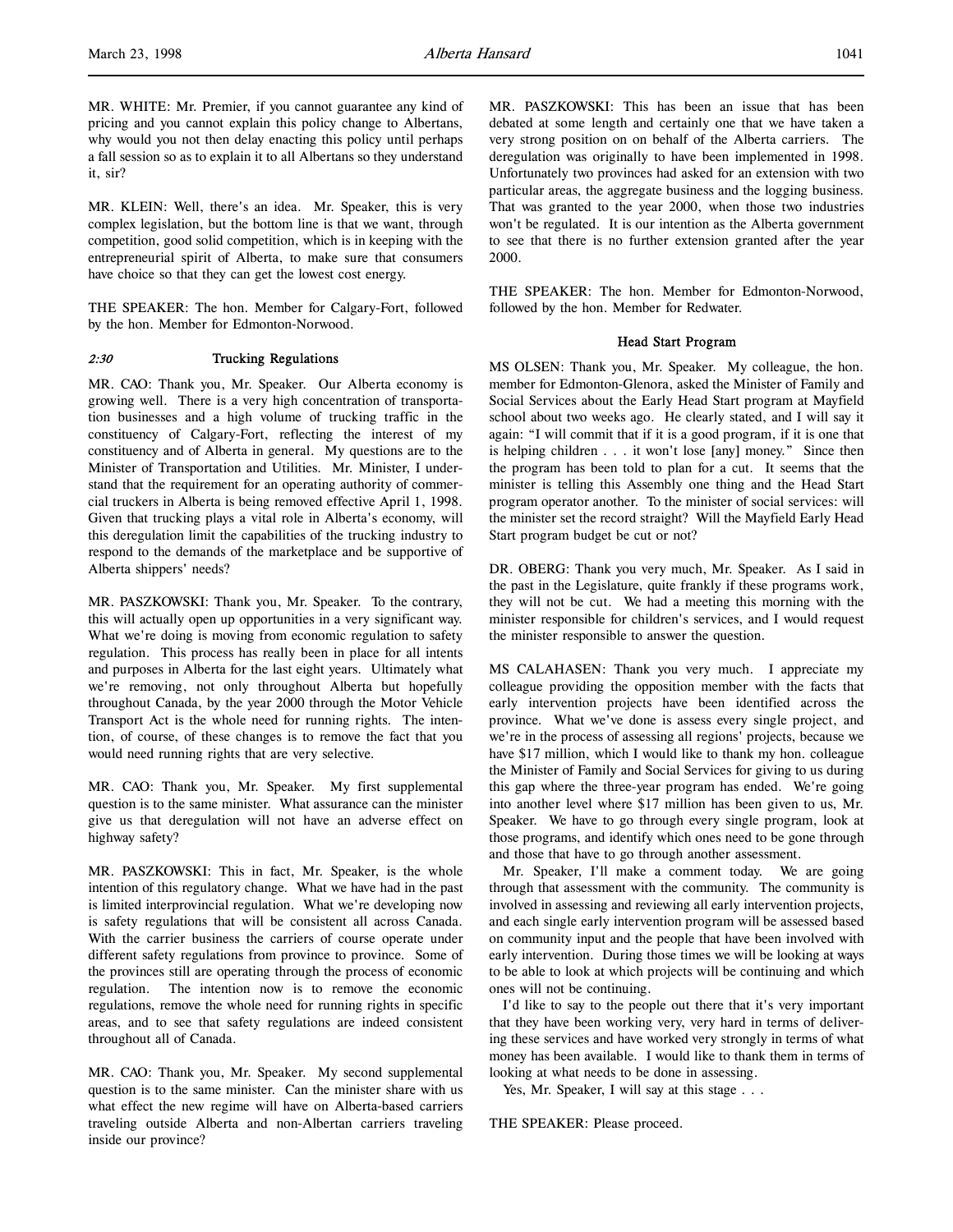MS OLSEN: Thank you, Mr. Speaker. Okay. So we know you can't answer that one.

Maybe this one. To the minister of social services: can you tell us exactly when Mayfield will know whether they will or will not get funding so they can proceed for their future?

DR. OBERG: Thank you, Mr. Speaker. Certainly, I'd be more than happy to answer that. We are presently looking at all the different programs. The programs have been extended until June 30. They will all be funded until June 30. As the hon. minister has stated, there have been some programs that do not fit our criteria for early intervention. Those programs will not be continued. The ones that do fit our program, the ones that do work, will be continued.

MS OLSEN: Thank you, Mr. Speaker. The ABC Head Start program is an inner-city early intervention program. It has also been told to plan for a 15 percent reduction. Are you going to make us come back program by program, or will you commit to maintaining funding for all early intervention programs until a thorough – and I repeat "thorough" – review and assessment on effectiveness is completed?

DR. OBERG: Mr. Speaker, I thought what I had just said is that we are continuing all programs until June 30. We are assessing each and every program. There are some very good programs out there. There are some great programs, as a matter of fact, and we will continue funding all programs until we have done the thorough assessment. I'd invite the hon. minister to supplement as well.

MS CALAHASEN: Well, Mr. Speaker, first of all, I think it's really important to look at what we're talking about when we're talking about early intervention projects. We have 300-and-some programs out there. What we're trying to do is make sure that these programs are going to meet the criteria as identified by the various community groups that have been involved in terms of determining which projects go ahead. We have criteria established, and those are based on outcomes. There are very specific outcomes that we have to make sure are being met, and each community group has been involved in determining what criteria are to be used in terms of saying which ones should go on. The community has been involved. There is a process. The outcomes will be measured, and we'll be determining what projects will go ahead based on that.

Mr. Speaker, it's been a lot of work by various people. It's a tough job when we're talking about looking at the different programs. Those people have worked very hard, and I appreciate the communities' involvement.

THE SPEAKER: The hon. Member for Redwater, followed by the hon. Member for Spruce Grove-Sturgeon-St. Albert.

## Seniors' Lodges

MR. BRODA: Thank you, Mr. Speaker. Some of my constituents have brought information to my attention that indicates that Lakeland regional health authority has advised lodges in the region that their RHA will no longer be administering medication to residents of seniors' lodges. Could the Minister of Health advise what action government will take to ensure that seniors receive the medication they need should the Lakeland health authority take such action?

#### 2:40

MR. JONSON: Mr. Speaker, first of all, I think it should be emphasized that when we're talking about medically required pharmaceuticals, the mechanism is in place to make sure that proper prescriptions are issued and are administered with respect to patients. I believe, though, with respect to the seniors' lodges, which I think is the focus of the member's question, we've had for about seven or eight years a protocol or an agreement in place whereby lodges have provided for the storage and for, I guess you would call it, the schedule of reminders or distribution of pharmaceuticals to residents of the lodge. We realize that there have been some issues raised with respect to that particular program. Through our long-term care review committee and the support committee from Alberta Health's staff, we are looking at a number of the issues that have been brought to our attention. However, I see no reason that at this particular point in time there should be any discontinuance of such a program.

#### MR. BRODA: Thank you.

Mr. Speaker, to the same minister: given that it appears that some regional health authorities administer these medications to lodge residents and some, such as Lakeland, have indicated they will not, how can we ensure consistency across the province in the access of these health services for lodge residents?

MR. JONSON: I think, Mr. Speaker, as I indicated in answer to the previous question, we have had over the last number of years a protocol or an overall policy in place. I must indicate that, yes, it had to be agreed to by lodge foundations or the operators of lodges and the health authorities, but this did provide an outline for the timely and safe distribution of drugs to residents within these facilities. I've also indicated that we do recognize that there have been some questions and issues that have arisen with respect to this program but not to the extent that it should lead to a cessation of such a program. What I would say to regional health authorities and also to lodge foundations and operators is to please provide input to the long-term care committee with respect to this overall policy so that we can improve it.

MR. BRODA: Thank you.

Mr. Speaker, could the minister advise whether or not this issue is a matter of some regional health authorities having inadequate funding to deliver the service, and if so, what steps will be taken to ensure that adequate funding is made available.

MR. JONSON: As I understand it, Mr. Speaker, the particular site in question resides within the Lakeland regional health authority, and that regional health authority I think has been adequately funded. It has been a very great beneficiary of the grandfathering or of the freezing of previous budget allocations, and then there's been the allocation in addition each year since the regional health authority has been established. I think they are very adequately funded, at least certainly to the degree that they should be able to operate this program, which is very meaningful to lodges and seniors and not all that costly.

THE SPEAKER: The hon. Member for Spruce Grove-Sturgeon-St. Albert, followed by the hon. Member for St. Albert, and then followed by the hon. Member for Innisfail-Sylvan Lake.

## Farm Income Disaster Program

MRS. SOETAERT: Thank you, Mr. Speaker. The Minister of Agriculture, Food and Rural Development recently told this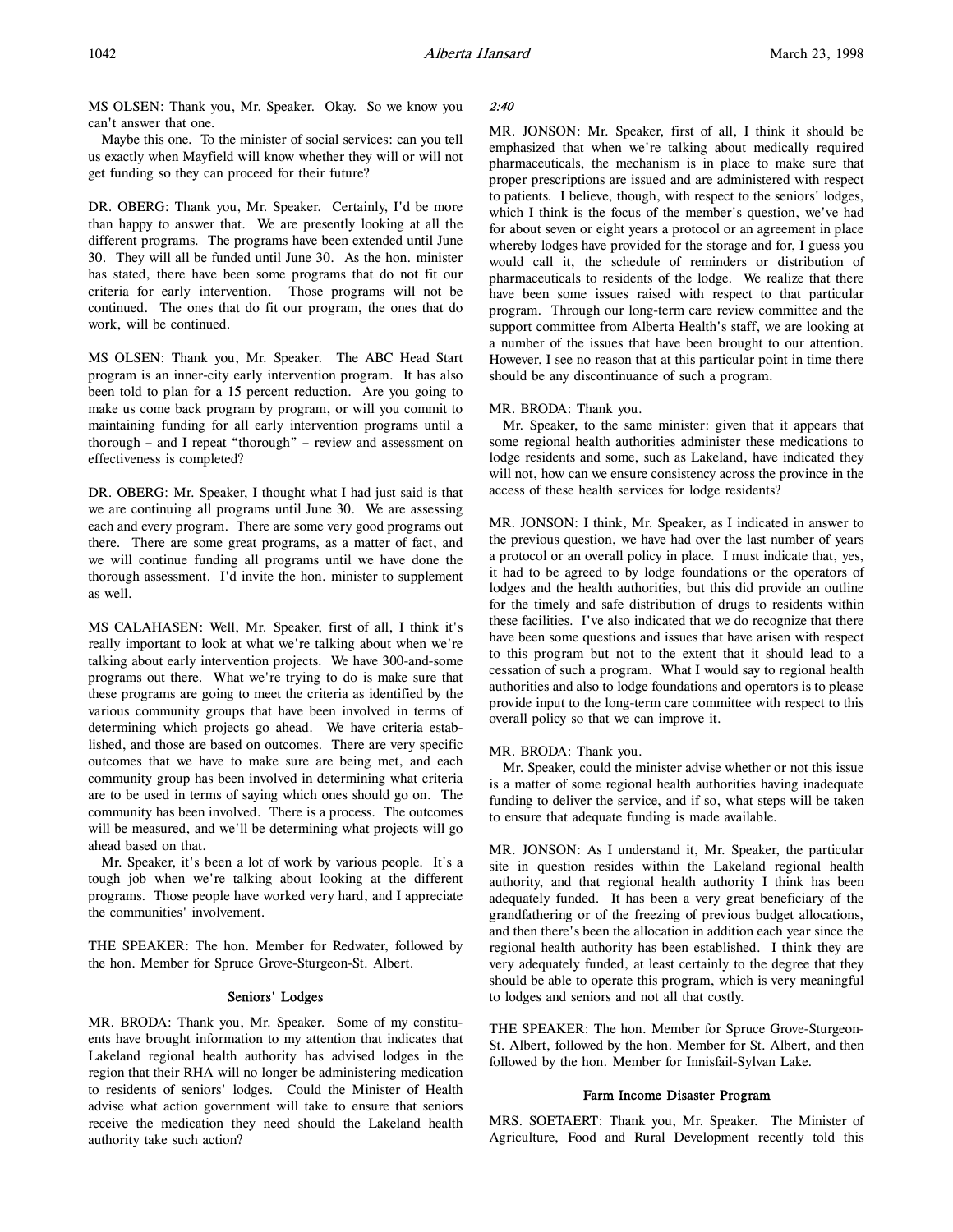Assembly that British Columbia has copied the Alberta farm income disaster program and that various states are considering it. But it's of no help to farmers in parts of the Saddle Hills, Cleardale, and Athabasca areas who have suffered from two disastrously wet years. My questions are to the Minister of Agriculture, Food and Rural Development. Has the minister also told the other provinces and states of the serious shortcomings of this program, that it does not help farmers who have suffered disaster in two or more years out of three?

MR. STELMACH: Mr. Speaker, the program that was built here in the province of Alberta, the farm income disaster program, was incorporated by the province of B.C., and we are administering that program on a cost recovery basis for the province of British Columbia. However, the British Columbia Legislature and the minister of agriculture made the assessments of the program and felt that it would apply quite favourably to the situation that they have in British Columbia.

MRS. SOETAERT: My second question is to the same minister. Could the minister tell us how many farmers in the Cleardale, Saddle Hills, and Athabasca-Boyle areas have had their loans turned down by the Agriculture Financial Services Corporation? This is their lender of last resort. How many cannot get help?

MR. STELMACH: In the latest statistics coming from the Peace River area for Cleardale, Saddle Hills, we've had 138 direct consultations right in the homes of the farmers. There have been loans processed. About 50 percent of the applications have been accepted to date. However, one matter of interest is that to date we've put about \$12 million into that area through the farm income disaster program. We've also instructed AFSC – there are three areas that we're looking at: farm viability, business management, and also security. If the farmer has at least two of the three, then we're quite willing to sign up on a disaster loan, which of course defers the interest and also the payment for a period of two years and will be reamortized at the conclusion.

MRS. SOETAERT: My final supplemental to the same minister. How are farmers without any cash to pay for the costs of clearing, sowing, and cultivating the land this spring if they don't get any money under the farm income disaster program and don't qualify for a loan? Wouldn't you consider that a disaster?

MR. STELMACH: Mr. Speaker, I've personally traveled to the areas of Cleardale and Saddle Hills with the hon. Member for Dunvegan. We also spent some time in Athabasca with the MLA representing Athabasca-Wabasca, and we've had some long discussions with the farmers that are affected. They indicated to the group that we have a very comprehensive farm support policy in place, which includes crop insurance and a farm income disaster program. Tied to that is, of course, the national income stabilization program. With the three, I would expect that most of the farmers there are going to seek some help.

To those that had made some business decisions prior to the two years of the disaster, prior to the two years of extensive wet conditions, those business decisions were not made as a result of the wet conditions. They were made to restructure the farm, maybe go from cattle to ostrich, from ostrich to buffalo, or whatever. That is a farm business decision. It's got nothing to do with the department of agriculture or this Assembly. Those are individual business decisions that were made.

We would have to apply the same policy fairly, Mr. Speaker, whether someone is running a pharmacy, a service station, or a farm. It's business, and the people are responsible for making the best business decisions to build equity in that particular operation.

THE SPEAKER: The hon. Member for St. Albert, followed by the hon. Member for Innisfail-Sylvan Lake.

## Health Employees Collective Bargaining

MRS. O'NEILL: Thank you, Mr. Speaker. Edmonton city hospital support workers are back on the job after an agreement was reached on Friday, but they say that they won't ratify their agreement until 900 licensed practical nurses get a deal with the CHA. So my question is to the Minister of Labour. Would the minister please tell us exactly what is the labour agreement connection between the support workers' agreement and the LPNs?

MR. SMITH: Mr. Speaker, as a matter of fact, if I can make one step further back, the two groups, Capital health authority and Caritas, are the employers. More importantly, the Alberta government through taxpayer dollars funds the two employers. We are not specifically the employer in this case. We fund the employers, who in turn pay the operating costs, the costs of labour, the costs of capital.

It's very clear, Mr. Speaker, if one follows the budget projections over the last three years, that much more money than simply the 5 percent reduction negotiated in 1994 has been returned not only to the areas of health but also to the areas of social services, also to the area of education. So in fact what you're seeing is people winning back wage reductions that occurred through negotiations, and they're winning them back through the collective bargaining process.

#### 2:50

Mr. Speaker, the Canadian Union of Public Employees represents 2,450 health support staff at the Royal Alexandra hospital, the Sturgeon community health centre, the Misericordia community health centre, the Grey Nuns health centre, and the Edmonton General. The Alberta Union of Provincial Employees represents about 1,850 health support staff at the University of Alberta hospital and at the Glenrose rehabilitation hospital. Separate negotiations are currently under way between the Capital regional health authority and Caritas and over 1,200 licensed practical nurses and nursing assistants. The large majority of these 1,200 workers are represented by the Canadian Health Care Guild. The minority are represented by the Alberta Union of Provincial Employees. The only connection between the two sets of negotiations is that the employer is the same and the Alberta Union of Provincial Employees represents a minority of workers in both the support staff group and the licensed practical nurses and nursing assistants group.

Mr. Speaker, it's important to note that mediated meetings between the employer and the unions and the licensed practical nurses and nursing assistants are scheduled for March 23, March 26, and March 27.

MRS. O'NEILL: How long do the parties from both sides have to ratify the agreement?

MR. SMITH: Mr. Speaker, it is my understanding that the parties to a memorandum of understanding generally agree to proceed to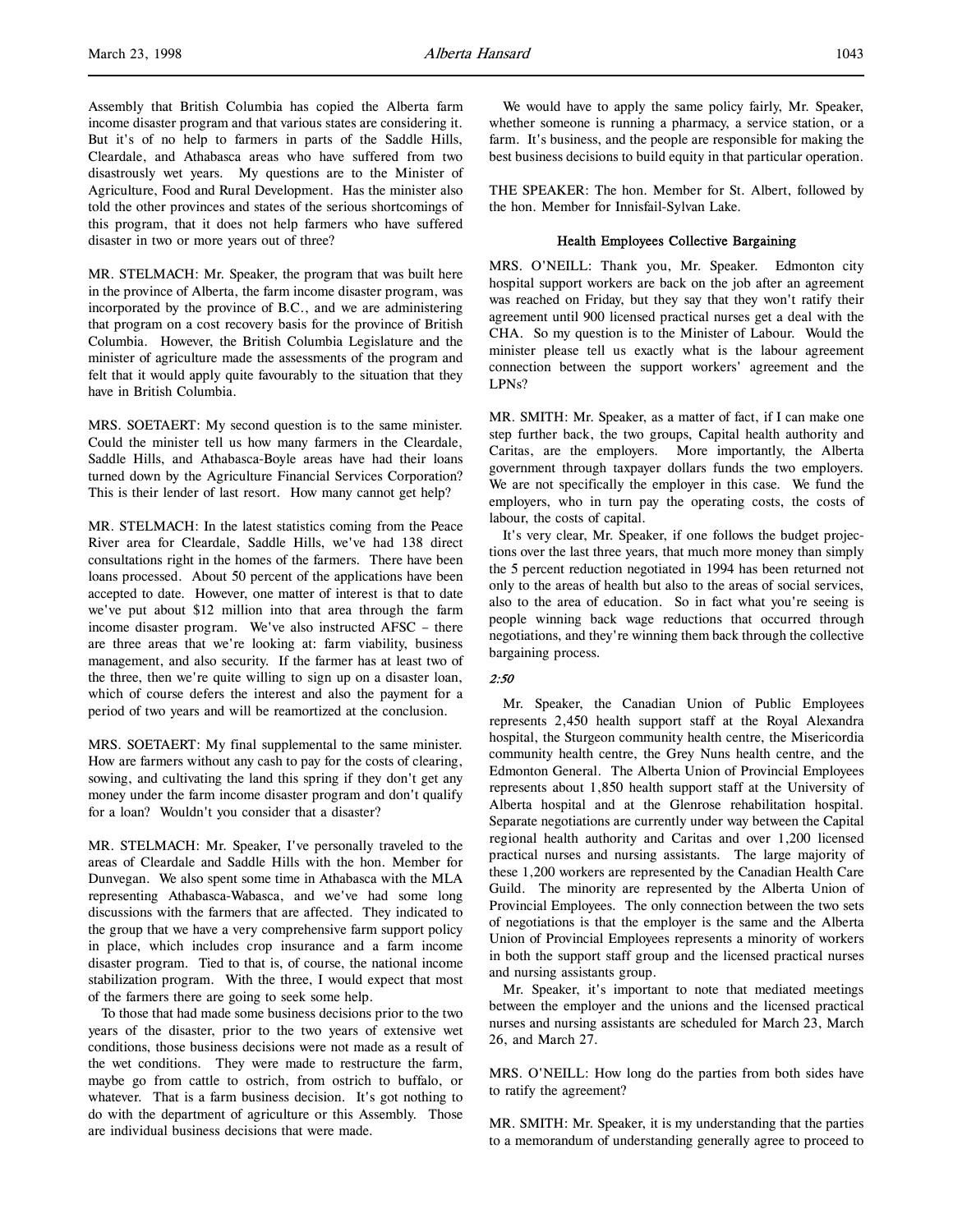membership ratification as soon as possible, and it's always prudent – because you've got the ink dry on the document, you want to proceed to ratification. I am not aware at this time of any time commitment made. It is therefore possible for the Alberta Union of Provincial Employees to delay a ratification vote. My information is that the employer intends to vote on the memorandum of understanding sometime this week. As I said, there are two separate employers in this function.

I also understand, Mr. Speaker, that members of the Canadian Union of Public Employees – as I said, there are two union groups in here, the Alberta Union of Provincial Employees and the Canadian Union of Public Employees – representing five of the seven staff sites, will vote on a memorandum early next week. I believe they plan to conduct their vote regardless of the status of negotiations with the licensed practical nurses.

head: **Orders of the Day** 

head: Government Bills and Orders head: Second Reading

# Bill 25 Justice Statutes Amendment Act, 1998

[Adjourned debate March 16: Mr. Sapers] THE SPEAKER: The hon. Member for Edmonton-Glenora.

MR. SAPERS: Thanks, Mr. Speaker. I've had a chance to continue my review of Bill 25 since it was last up for debate in the House. I've had an opportunity, as well, to consult with some members of the justice community in this province regarding Bill 25. The concerns that I had alluded to in my earlier comments have firmed up and have now become great big flashing stoplights when it comes to the contents of this bill.

There are several areas, in fact, of concern. I'm very puzzled as to why Bill 25 has come into the House in the form that it has. When the bill was introduced, we were told by the Minister of Justice that this bill was really very much a crossing of t's and dotting of i's kind of bill, that it simply was a bill to ensure that Alberta complied with the Supreme Court of Canada decision regarding the compensation of the judiciary. I know how anxious the jurisdiction of Alberta always is to fully and immediately comply with Supreme of Court of Canada decisions, and I'm sure that the speed with which Alberta complies with the Supreme Court of Canada will be reflected in the near future, as well, with pending decisions.

Bill 25 goes much, much further than the Supreme Court of Canada and the challenge that was put to it regarding the independence of the bench. Bill 25 in fact may not even fully satisfy the Supreme Court of Canada. So not only is it somewhat misleading to look at Bill 25 as a housekeeping bill so that Alberta would comply with the rest of the country in the direction of our highest court, but in fact it may not even accomplish that. Instead, Bill 25 takes us into brand-new territory, unchartered territory, at least in the annals of jurisprudence in this province.

One of the things that Bill 25 does which concerns me is that it would appear that it sets up a whole new layer, or level, of court. Some may read this bill and harken back to the days of the magistrate's court in this province of Alberta and disagree and say: no, it doesn't create a new layer of court; it just yanks us back a couple of decades into the days of the magistrate's court. Nonetheless, Mr. Speaker, what Bill 25 does in its amendments to the Justice of the Peace Act is create in the position of a sitting

justice of the peace a politically appointed, not necessarily judicially trained individual who will be able to render decisions on acts of the Parliament of Canada. That would include, of course, the Criminal Code.

So what we have is a term-limited officer of the court, in this case called a sitting justice of the peace, who, for the first time that I can recall, will have the ability to sit as a judge – anybody on the street would recognize him as a judge – and make determinations on summary conviction offences under the Criminal Code of Canada. This is a huge departure from common practice and clearly not something that can be written off as in the realm of merely housekeeping or tinkering. This is a very substantial change in how we do things.

I know that the Minister of Justice and other members of the government have thought out loud, have mused, have speculated about how they may control the power of judges. It seems that they're beginning to flex their cabinet muscle by attempting to do that in part with this bill. What we will have is a term-limited justice of the peace, somebody who can be appointed for only one term of 10 years, who will be answerable to this new judicial council that's being set up and, through that council, to the minister. This new kind of justice of the peace will be able to deal with summary conviction matters. It seems to me that the Minister of Justice is getting his wish if his wish is to have really in essence political appointees working in the court for a limited amount of time with their powers significantly curtailed.

So some may argue that this move will enhance the status or the role of JPs. Others may argue that it erodes in a very substantial way the power of the Provincial Court. I think that no matter which side of that argument one takes, one would have to acknowledge that this is a very significant change and not one that should be bound up in a bill that is supposed to simply address the Supreme Court of Canada.

Mr. Speaker, I would hope that the Minister of Justice is following these debates and that what he will do is either explain why Bill 25 has come forward in this kind of form or immediately move to withdraw this bill. It wouldn't be unprecedented to have a bill withdrawn if it was seen to be flawed. So I would hope that Bill 25 is withdrawn, and perhaps substituted by – we could call it, I guess, bill 33 or bill 34, which would be perhaps a bill that we could call the Supreme Court of Canada compliance act. It would be laid out in very straightforward, simple terms how the province of Alberta was going to comply with the decisions of the Supreme Court of this country.

Now, such a bill, I can assure the House, would receive relatively ready passage through this Chamber if it was a narrowly written bill that dealt only with those matters that it must. Of course, the Premier hinted quite loudly today that the Legislature may be in for a fall sitting, and as long as that sitting of the Legislature was to convene at a time such that we would be able to pass either an amended or replacement bill by September 18, 1998, we would be fine.

#### 3:00

So the government has a couple of options. The first option would be to pull this bill. The second would be to see it heavily, heavily amended so that all the offensive and controversial portions were eliminated, or finally, to bring in a brand-new bill anytime prior to the 18th of September, giving us time in this Assembly to analyze that bill for compliance and then, as I say, give it relatively quick passage.

So, Mr. Speaker, I hope that we will hear from the government on these matters. I'm not being an alarmist when I look at the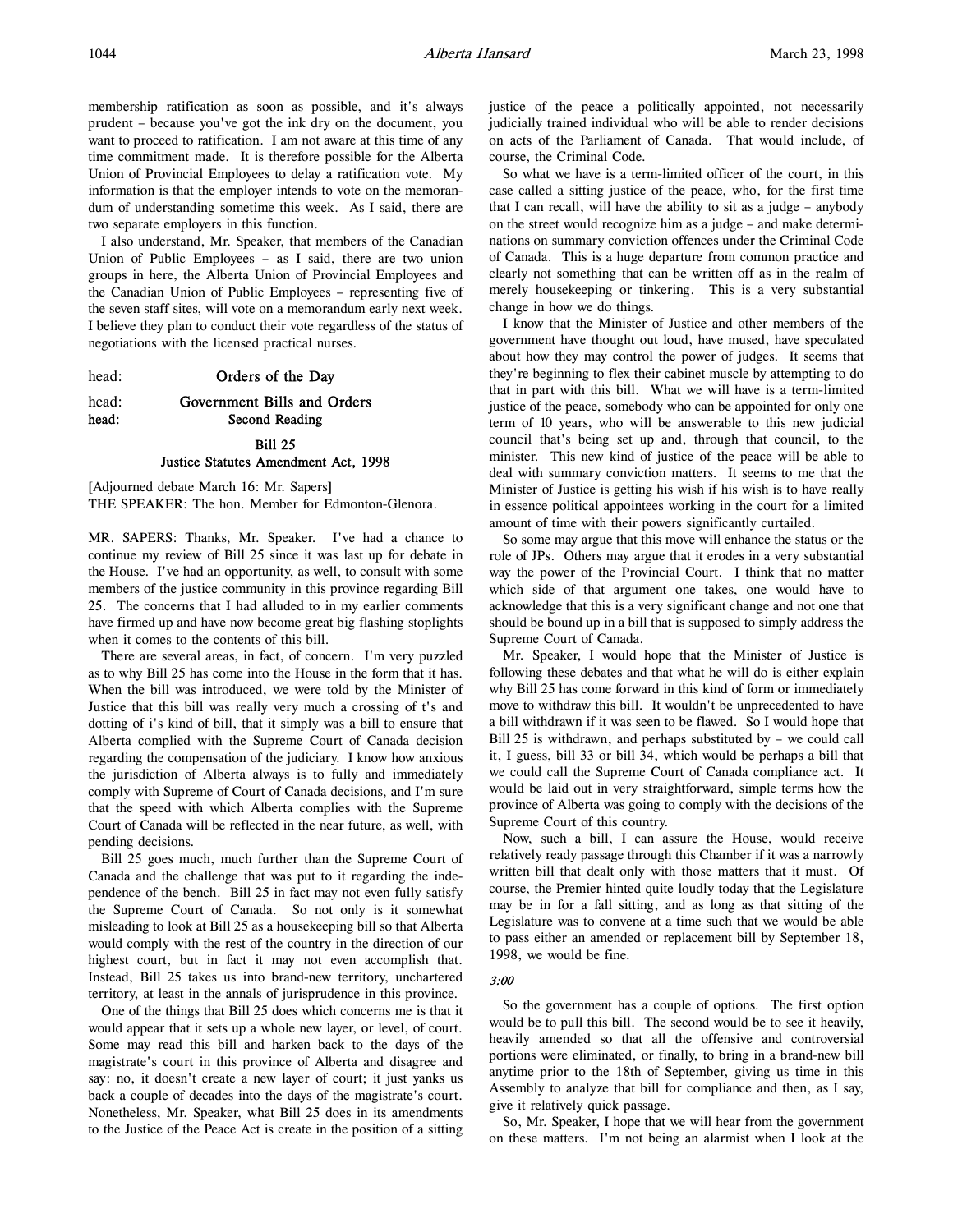areas in this bill that are left to regulation. I'm not being an alarmist when I look at this bill and see the sweeping changes to the role of certain officers of the court. I'm not being an alarmist when I say that this bill does far more than what it was originally billed as trying to accomplish. What is alarming is that such a bill would come forward without suitable explanation to this Assembly.

#### THE SPEAKER: The hon. Member for Edmonton-Mill Creek.

MR. ZWOZDESKY: Thank you, Mr. Speaker. It's a pleasure to join in on the second reading debate on Bill 25, the Justice Statutes Amendment Act. I have had an opportunity to review the bill and have some specific items which I hope we will be able to address, if time permits, during Committee of the Whole. So I'll save those detailed points for that particular time period. In the meantime, I just want to say briefly that there are some parts of this bill that I find extremely interesting and somewhat innovative. However, there are a few others that cause me some concern.

I have tremendous respect for the judiciary of this province and of this country, and I'm sure others in this Assembly do as well. After all, it is the basis of our democratic system, and vice versa, the democratic system is the basis of the legal system and the justice system in this province. So whenever we set about to amend something such as the various bills that are referred to here and in fact are being changed, I think we have to proceed very, very carefully and very cautiously. I'm not persuaded that we have yet seen enough evidence that all the proper and due attention required has in fact been delivered with respect to the surveys and reports and studies and so on that the government, I hope, normally undertakes when it seeks to amend some of its existing legislation or to bring in new legislation.

However, in this particular instance, when we're dealing with everything from conflicts of interest to remuneration to changing the appointment process, the approval process, the tenure of judges, and so on, I think it's incumbent upon all members of this House and in particular on the government to make sure that virtually every stone that ought be overturned and looked under for information has been overturned and information from underneath it sought with respect to the changes that are being proposed in this bill.

Mr. Speaker, one of the areas of concern to me in this bill is that there are very significant changes in various parts, but one of them is with respect to the Justice of the Peace Act. I note, having read through that particular aspect of the bill which surfaces in a few places, that there are some sweeping ideas here which the hon. Minister of Justice and Attorney General has in mind that perhaps require some additional visitation. If not, then at least some clarification.

We know that there are some new aspects that deal with those people who are wanting to become justices of the peace, and we also know that there are new ideas and new regulations surrounding how justice of the peace functions are performed. In fact, if memory serves, I believe that we are now adding some additional powers and requests onto the plates of justices of the peace through the Premier's opening bill, that being the prevention of child prostitution in this province. That's a good idea, Mr. Speaker, but I think we're looking at justices of the peace here as having acquired a lot of additional authority, particularly with respect to children at risk, and I note that there are some changes being made in this current bill that would amend that act.

I would like to know whether or not the Minister of Justice has

in fact sat down and met with the justices of the peace that we have now and whether or not he's taken into account what their points of view are that are in need of surfacing with respect to the setting of terms, for example. Terms, I believe, are advocated at 10 years, non-renewable. I'm given to understand that this has come forward as a recommendation, but I'm not persuaded one way or the other yet as to whether or not that's an appropriate time frame, and I'm not certain how detailed the various responsibilities of JPs are put forward in this background that has been done.

Now, speaking of the nominating committee, which is a process, as I understand it, that has to be gone through prior to anyone officially becoming a JP, I was interested to know how the appointment process for the people sitting on the committee works. I don't see that spelled out here. It's possible I missed it, but I don't think so. So I was curious to know who it is that we're going to put into this very powerful position of sitting on a committee with the tremendous responsibilities they would have.

Justices of the peace, it seems to me, are taking on more and more of a workload and stepping up in the importance of the functions that they perform. You know, I'm talking beyond your weekend wedding; I'm talking about some very serious items that are just as serious as that union if not more serious. I'm always vigilant to make sure that the people we put in charge of those who make those selections are chosen in a manner of merit, quality, suitability, experience, and so on. I want to believe that they are, Mr. Speaker, because they probably are. I just don't see the evidence of how that process works in the bill, and perhaps there is some explanation that can be given later on. Maybe at the same time the minister could explain to us specifically where we can look for it if he does in fact have it.

Now, there is another aspect here that flagged my interest, and that was with respect to changes to the appointment process of judges and the appointment process surrounding justices of the peace, as I said earlier. That point is with respect to the upcoming and, I hope, very in-depth review that we are going to see in this province of the entire justice system as advocated by the Minister of Justice himself. As I understand it, Mr. Speaker, that task force that has been gathered to conduct this summit within the next few months will have a lot of these same items on their agenda. That sort of raises another interesting point.

# 3:10

I'm not sure why this Justice Statutes Amendment Act, 1998, is coming forward into this House at this time, when we've known for quite some time that there's going to be a Justice Summit, or a so-called judicial review summit, sometime in the very near future. Would it not have made more sense for the government to wait until they've had the benefit of that summit before they start advocating changes to everything that affects the judiciary, the legal system, the lawyers in this province? It seems to me that that would have been an extremely important and vital time of review and that the government could have benefited a great deal from that gathering of these legal beagles.

We're changing the Conflicts of Interest Act here. We're changing the Court of Appeal Act. We're changing the Financial Administration Act, the Freedom of Information and Protection of Privacy Act, the Government Organization Act. I mean, it just goes on and on. When you're changing things like that and the Provincial Court Judges Act, the Judicature Act, it just absolutely baffles me that we wouldn't wait until such time as the task force has completed its report and review from the forthcoming summit, if in fact there's going to be one. I hope the minister will clarify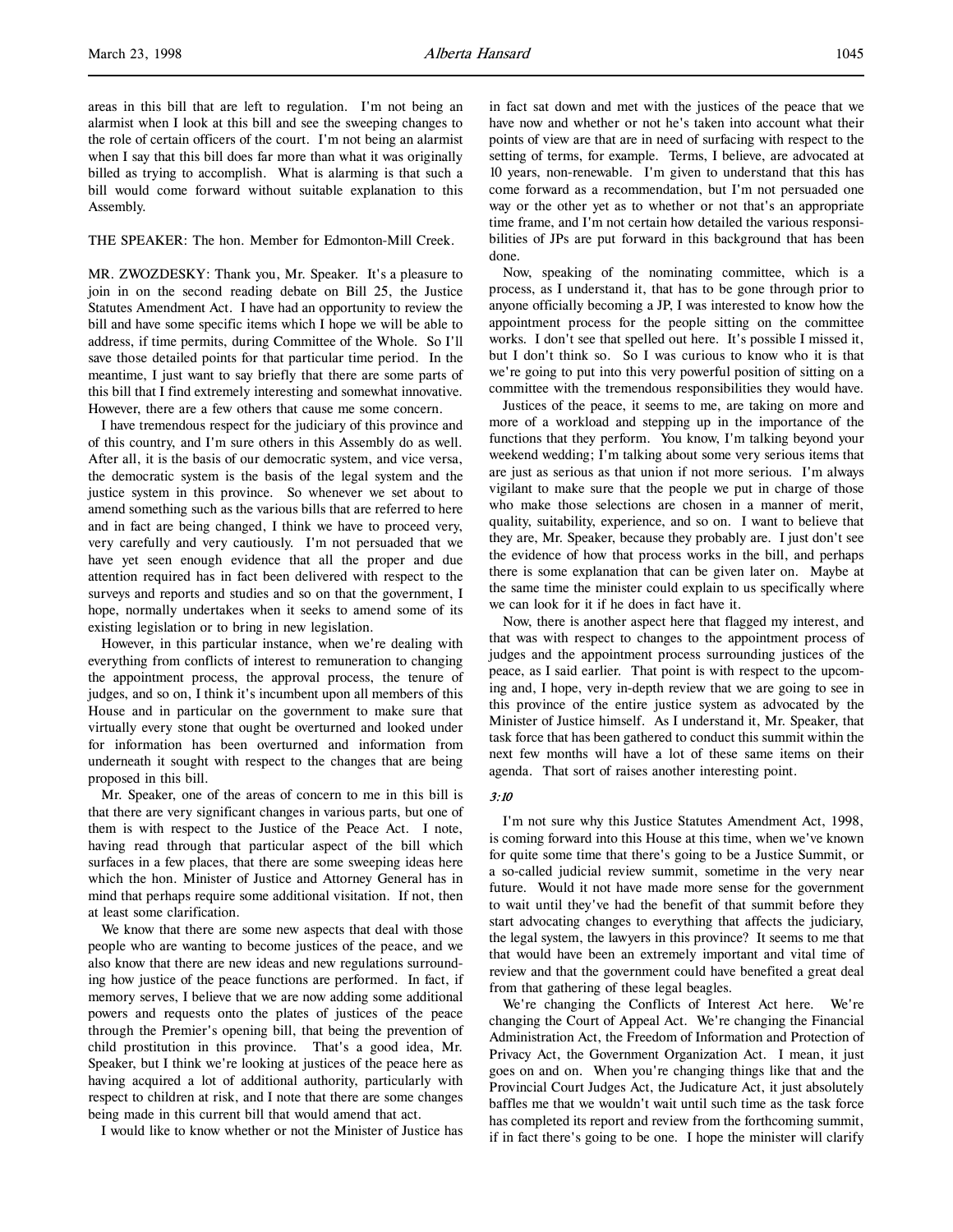that. I don't feel it's a responsible move on any government's part to pre-empt the work of a committee that we are going to be presumably involved in and paying for and that has a lot to offer because of the tremendously talented individuals who will be attending it.

We see this kind of pre-emptive work on occasion, such as we've seen with the taxation task force, for example. They haven't even completed their review, yet we have the hon. Provincial Treasurer presenting us with a 1.5 percent reduction in the general taxation base. While I personally think that's premature and should be postponed for several months, nonetheless I think the more critical thing is that it was done without the extremely important input and gatherings and findings of a committee that this Legislature is going to wind up having to reimburse. We see a similar thing here.

Then we have another issue with respect to those task forces that go around the province, solicit input and advice, and then before they can be formally and publicly reported on, they're already somehow acted upon and enacted. What comes to mind is the example of the private education task force, whose work was largely usurped and not listened to. I'm sorry; perhaps it was listened to, but the public found out about it in a different way than perhaps they should have. In that respect, Mr. Speaker, I can see where this bill is riddled with many different questions.

The other questions and points that I have are very specific to the bill, and since second reading allows us to speak only to the general principles of the bill, I'm going to have to wait to get into that. I do want to press some questions forward with respect to the absolute independence of the court system and also with respect to this issue of appointed judges versus elected judges and also some specifics with respect to the judicial councils as described in the act. As I say, Mr. Speaker, those points are very, very specific, and they belong in committee stage.

So with that, I'm going to take my leave and allow other members to speak to the principles of this very important Bill 25. Thank you.

MR. MITCHELL: Mr. Speaker, I am going to make the point in several ways that I am uneasy about this bill. One of the things that makes me uneasy about this bill is the sponsor, the nature of the system's requirement that we be able to depend upon the credibility and the competence of the Justice minister. It is extremely important to our justice system as a foundation of democracy, in fact, that the Justice minister has credibility, has clearly defined his or her competence to the public of Alberta, because in this case he is responsible for such profoundly important, often technical legislation that addresses of course the very fundamentals of justice, the very fundamentals which are in turn the fundamentals of democracy in our society. It saddens me to say that this particular Justice minister has conducted himself in such a way, has demonstrated an inability or a lack of desire or an incompetence in his clear role within the justice system, which is to promote the justice system and its integrity and to promote and defend the rights of the people of his jurisdiction; in this case, of course, the rights of Albertans.

The Justice minister said something that was quite striking this weekend. I use this as an example of why I am uneasy. This is with respect to Bill 26. He said: I focused on my clients' interests, on the government's interests, on taxpayers' interests, and I focused on winning; the lesson I learned is that I should really focus on doing what is right and fair.

For example, that minister, who after 45 years of life and

almost a year as Minister of Justice had to after all that time come to the conclusion, the realization, that he was to act rightly and fairly, is responsible for establishing under this legislation the code of ethics and conflicts of interest for masters in the judicial system. That, Mr. Speaker, is reason enough for us to begin to doubt the credibility of this piece of legislation.

The role, of course, is clearly laid out in any number of places. It's noted, it's traditional in a justice system that the minister is responsible for the protection, for the promotion of people's rights. In fact, it was said very well here last week by Professor DeCoste, a professor of law at the Faculty of Law, where he writes: in free and democratic societies, ministers of justice are burdened with serving and protecting the priority of individual rights over collective utilities; they discharge that responsibility by ensuring that state action proceeds from and does not offend the very constitutional framework on the grounds of which alone the state is seized of moral authority and legitimacy. Mr. Speaker, that is a fundamentally important role for the Minister of Justice, and there is ample evidence, which I will get into, that he did not understand and did not fulfill that role when he was called upon to do so.

The second role, of course, is just the general support for and promotion of the integrity of the justice system. I think it is an obvious case, a prima facie case, that the Minister of Justice has failed miserably at both of these particular responsibilities. Mr. Speaker, it's because of this failure, it's because of the clear indication over the last 10 or 12 months of his incompetence in this position that I do not have confidence in his recommendation that the Legislative Assembly should accept this bill.

First of all, with respect to promoting the justice system, the minister is noted for his disparaging remarks about judges. This is, of all the things that a Justice minister could do, second in severity and neglect and irresponsibility only to what he did about rights last week. He said in October of '97: I don't have a lot of faith they – "they" being judges – will come up with the right decisions. If a Justice minister who is competent and responsible believes that, then the Justice minister should take steps that are proper, responsible, professional steps to change, strengthen, and assist in the strengthening of a judicial system that he's concerned about. But he should not politicize it, and he should never attack those judges because, one, they cannot defend themselves, and two, the very essence, the very fundamental essence of a justice system in a democracy is eroded when somebody with that forum is able to attack in the way that he did. He failed at that very moment in what is one of most obvious things that a Justice minister is supposed to do, and that is to uphold, not attack, the confidence and the integrity of the justice system and certainly of judges.

#### 3:20

Underlining the incompetence that the minister demonstrated with that statement is the unprecedented response of Provincial Court Chief Judge Edward Wachowich when he wrote in an unprecedented way: your comments, if correctly reported – and they were, I would say – show utter disrespect for the Provincial Court judges and tend to bring the provincial judiciary into disrepute; I wonder if they amount to scandalizing the court. He preceded that by saying: I am shocked and dismayed that a Minister of Justice would publicly express a lack of faith in the judges of his province.

This very Justice minister and his colleagues will say: "Why don't those young people respect police? Why don't they respect the judicial system? Why don't they respect the laws?" You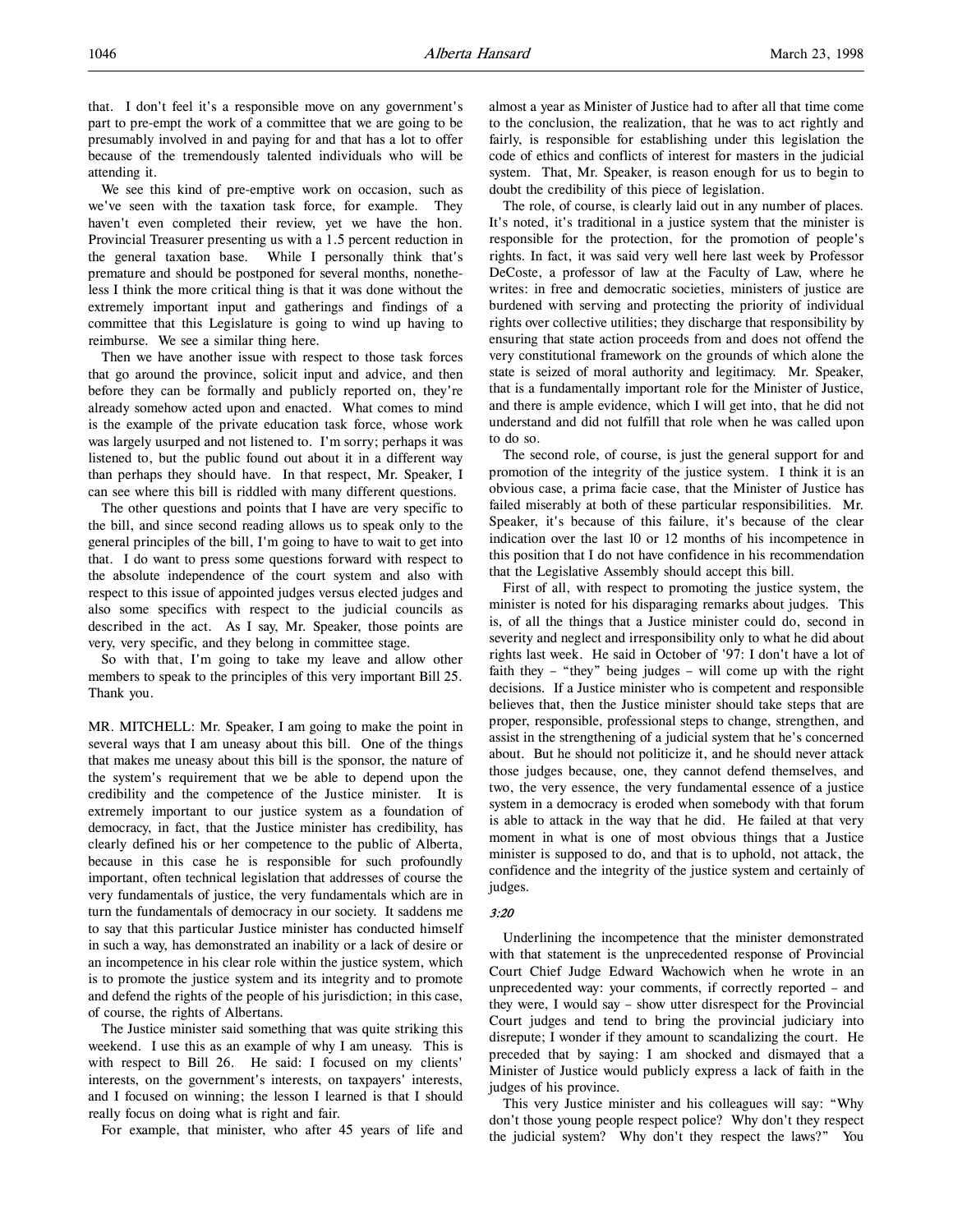know, the message that was sent so clearly by this minister is that the most important person in the justice system in this province demonstrated he doesn't respect them, Mr. Speaker.

He then apologized, apparently, on October 29 under some duress. He wrote: I do apologize for having created this by my unfortunate, clumsy comments. Quite an apology, but it didn't amount to very much, Mr. Speaker, because a scant two weeks later he was again undermining the courts with statements like: the courts cannot evade both moral and personal responsibility for their decisions, suggesting that in fact they do and suggesting that he would look into ways of selecting judges with limited terms and so on, which of course again cast aspersions and slights against the judicial system that he wants everybody to respect, certainly those young people which his backbenchers say are often offending the law.

It gets worse than this, Mr. Speaker. Not happy with his minister simply criticizing the judiciary, the Premier recently went on to criticize the entire legal profession. While it's one of those things that some people want to joke about and put lawyers down, I think, coming from a Premier, certainly in the times he found himself in over the last two weeks, he should be very, very careful to defend people in the justice system and to uphold their integrity. Instead, what he said on March 12, 1998, was this:

Mr. Speaker, if we were to fire every lawyer who gives bad advice, there would be no lawyers. Maybe that might not be a bad thing.

What was interesting wasn't just that the Premier might say that. You can imagine, under the pressure of the House, he's on his feet and has to say something. What is amazing to me is that the Justice minister sat beside him and said nothing about it. It is incumbent upon the Justice minister to correct statements of that nature if he is to fulfill his responsibility as the Justice minister, promoting and defending the integrity of the justice system.

Not only did he fail to do that in this case, Mr. Speaker, but he clearly failed to do that again last October, when the Treasurer stood and spoke in a prepared speech, thought out, no less, by a right-wing think tank – if that isn't an oxymoron – where he said: people like myself say, "Fix the problem; put Olson in the general population," and the moral prisoners will deal with it in a way which we don't have the nerve to do.

Now, a self-respecting Justice minister who understood his responsibility, understood that he has to maintain his credibility and that of his government's commitment to justice, would have said something in some context at some level to that Treasurer like this. He would have said: you have no right to say something from your powerful perch, your forum, your moral authority in this government to the people of this province about something that amounts to exactly and precisely vigilante justice.

Mr. Speaker, it didn't stop there. Two weeks ago in a public meeting, to a standing policy committee the Member for Calgary-McCall used some lurid, aggressive, and should I say unacceptable comments to describe a possible alternative for penalties and punishment within our justice system which amounts to amputation. He drew . . . [interjections] I think it was photographers, and he was just talking about the male ones and not, of course, what he would do about the females. The fact is that he likened it to cutting off hands, which is a penalty used in certain parts of the world. It is not something that is accepted, nor is it something that's proper to be discussed within our justice system. If he wants to discuss it, I guess he can. The Justice minister, if he were competent and considered his job, then . . . [interjections] Is the Treasurer advocating that that's okay too? I'd like to get him on the record. I'd like to get him on the record as saying that amputation's okay.

What that says, Mr. Speaker, is that the Justice minister had an obligation to sit down and talk to that member and perhaps say publicly, disavow that that kind of rhetoric, that kind of suggestion is in any way, shape, or form acceptable to his government. Evidence last week was that he failed miserably, categorically and absolutely, to perform the second part of his job, which is of course to protect people's rights.

In fact, it's been said extremely well by Professor DeCoste, a professor of law at the University of Alberta, who outlines and describes vividly just how badly this minister has failed. He says: Justice minister Jon Havelock has now proven himself, finally and conclusively, to be unfit to serve as custodian of the citizenry's interests in justice, and therefore he ought to resign his portfolio immediately.

#### [Mrs. Gordon in the chair]

He goes on to say: Premier Klein's testimony that the Department of Justice's proposal for an institutional confinement and sexual sterilization compensation act attracted caucus support only because the matter was presented to caucus in pure, legal technical terms, and that this characterization of the matter constituted his minister's best legal advice discloses Mr. Havelock's abject failure to execute the burdens and responsibilities which define his office, and the minister's failure to adequately instruct his colleagues regarding the abundant legal significance of Bill 26 – an instruction, incidentally, of which most first-year law students would be perfectly capable – shows him to be incompetent to serve the cause of . . .

#### MRS. BLACK: A point of order.

THE ACTING SPEAKER: The hon. Deputy Government House Leader.

#### Point of Order Relevance

MRS. BLACK: Madam Speaker, Beauchesne 459. I understood we were debating second reading of this bill, and I would ask that you rule that the hon. Leader of the Opposition reflect on the principles of the bill as opposed to going off and redebating question period and the questions he raised before that have already been answered in this House, both by the minister and by the Premier, or possibly move on to the principles of this bill.

MR. MITCHELL: I'd like to reply to that, Madam Speaker. The fact is that one of the most important principles of a piece of legislation is whether or not the minister proposing it and recommending it to the Legislature can be trusted, is competent, and . . .

MRS. BLACK: Another point of order, Madam Speaker.

THE ACTING SPEAKER: The hon. member has risen on another point of order on what you're saying.

AN HON. MEMBER: You can't have a point of order on a point of order.

THE ACTING SPEAKER: The hon. member is correct. You can't have a point of order on a point of order. Would you please, hon. Leader of the Opposition, make your point as quickly as possible, because I think it's time we moved on.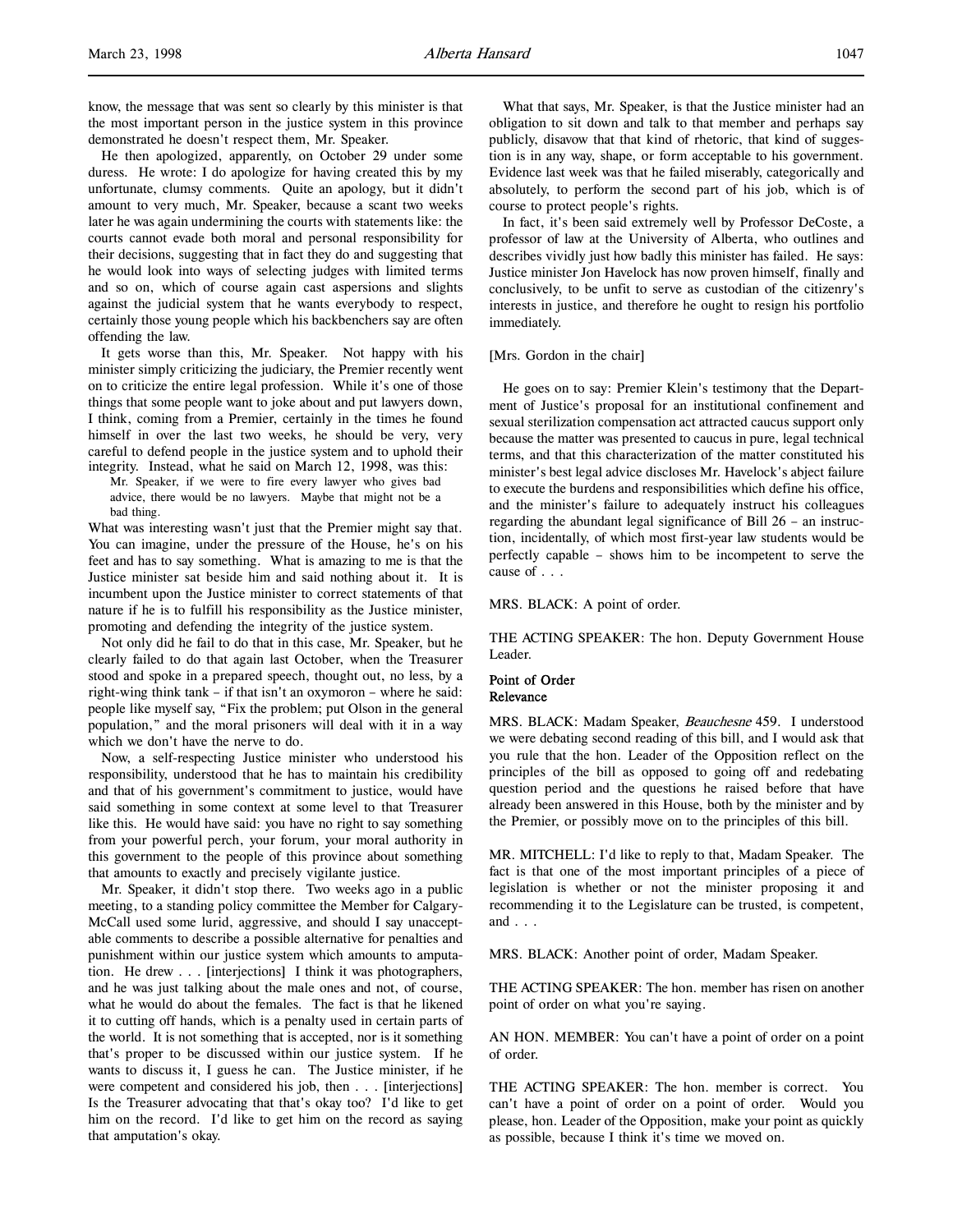# 3:30

MR. MITCHELL: Yes. It is critical that we know we can trust the minister, and I'm not raising trust. It is critical that we know the minister is competent. It's critical that we know the minister is capable to do his job. I am uneasy about this bill because this minister has clearly demonstrated, more clearly than I can imagine any minister going out of his way to demonstrate, that he is incompetent and incapable of doing that job. I am making that case in speaking to this bill, and I have every single right to do that, Madam Speaker.

THE ACTING SPEAKER: I'm going to say something, Assembly. Beauchesne 459 does talk about relevance. I believe we have before us a bill, and what I've heard since I took the chair, which was just a few minutes ago, is discussion regarding basically the person responsible for this bill, which has nothing to do with the bill itself.

I would hope that everyone would indulge me, but I don't think it is necessary, when we're dealing with a piece of legislation, to go this route. I would ask that we stick to the principles within the bill. I will not see this bill used as political grandstanding.

MR. MITCHELL: Madam Speaker, one of the parts of this bill is that the minister is making changes about how judges will be appointed and about how judges will be evaluated. I would say that he is clearly on the record as saying that he has no confidence in judges: I don't have a lot of faith the judges will come up with the right decisions. That makes it very relevant to this bill about what his attitudes are, what his competence is, so I think it's entirely related.

#### Debate Continued

MR. MITCHELL: I will finish my comments, Madam Speaker, very briefly by saying that it truly comes home to roost when a bill of this nature is discussing matters that affect the rights of every Albertan; for example, their rights to an independent judiciary; their rights to a judiciary that can be questioned – and that's very much under this act – by a proper body or not a proper body; their rights to judges who are appointed in an objective way. All of those are people's rights, and when I see, as I saw two weeks ago, a Minister of Justice categorically deny people's rights until caught up, then I think that's very, very relevant to this piece of legislation.

My point is that if we're going to be able to trust, if we're going to be able to support this piece of legislation on this side of the House, we would have to have some confidence that the minister is in fact competent. He says himself, Madam Speaker, that confidence in the system is . . .

THE ACTING SPEAKER: Hon. member, I just talked about relevance. Would you please talk about the principles of the bill contained in the piece of legislation that you are looking at.

Thank you.

MR. MITCHELL: The principle of the bill is that we have to have a way of appointing judges and evaluating judges that is objective. I don't believe the minister is competent to make that judgment. Secondly, there are all kinds of matters discussed in this piece of legislation that are also matters that should be before this Justice Summit the minister has established. He is scooping his own summit, which makes us wonder what exactly that summit is for, Madam Speaker, if it isn't just to build his leadership race.

The fact is that this bill, addressing as it does the competence of the minister, hinges upon something else that should go before that Justice Summit: not just the appointment of judges, not just the review of judges and other matters but also the question of confidence in this Justice minister. This bill, Madam Speaker, rests one way or another on whatever credibility this minister has. He has no credibility in this position. He should resign, and somebody else should pick up a bill . . .

MRS. BLACK: Madam Speaker, on February 23 . . . [interjections] Have you finished jabbering?

MR. MITCHELL: No, I'm not.

# Speaker's Ruling Relevance

THE ACTING SPEAKER: Hon. Leader of the Opposition, you're trying my patience. Now, I have talked once about relevance. This piece of legislation has several sections and several clauses. I'm sure there's a principle involved here, and I'm sure you and the rest of your caucus can find it.

Go ahead, hon. Deputy Government House Leader.

# Point of Order Allegations against a Member

MRS. BLACK: Madam Speaker, I was going to ask for your indulgence again to focus the hon. member on the relevance of the bill and the principles of the bill. He tends to go off again on a tirade and dwelling more on personalities. I would bring him to Standing Order 23(h), (i), and (j) and to really reflect on his comments, because I think they are trying to divert from the principles of this bill, and that's what we're here to discuss, not his political agenda and not his personal opinion on someone. So I would ask him to focus, and I would ask you to order him to either focus on the principles or to take his seat.

MR. MITCHELL: Madam Speaker, I will focus directly on the principle of how the minister is going to assess judges and appoint judges. I guess I want to know – I'm going to ask the minister this, and perhaps he can answer it very clearly. Is this motivated by virtue of his clearly stated disrespect for judges, or is this motivated by his desire to improve a system? [interjections] I'm speaking to the principle of the bill. I'm asking a legitimate question. It's tough in here sometimes. Sometimes it's hard.

MRS. BLACK: A point of order, Madam Speaker.

MR. MITCHELL: She hasn't been recognized; I have.

Sometimes it gets tough in here, and if you can't take it, if they can't take it, too bad. That's a legitimate question.

THE ACTING SPEAKER: I would remind the hon. Leader of the Opposition that this is not question period. If you wish to ask questions like this and want an answer, then that is the vehicle which you have at your disposal. I am saying that I want to see relevance here. I will stand up each and every time I don't hear relevance. Let us move on.

# Debate Continued

MR. MITCHELL: Could the minister tell us – or I would like to know. I'm not going to ask a question. I would just like to know, Madam Speaker, what exactly is motivating the minister to do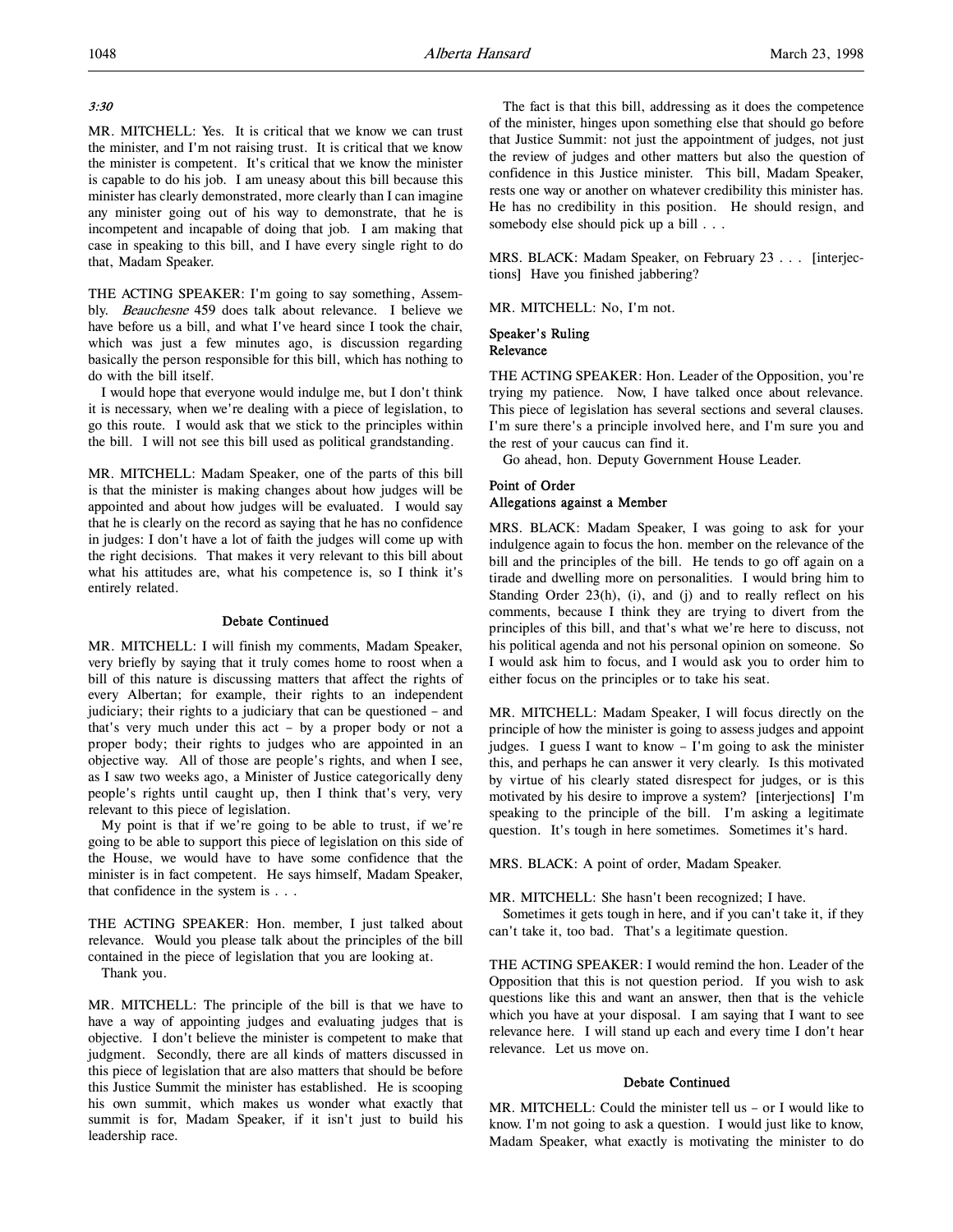this. There could be two possibilities: one, that he's very unhappy with the judiciary for whatever reason; two, that he's unhappy with the judiciary because he, his government, are the people who appointed the provincial judges. Now, has he found some set of flaws in that process?

MRS. BLACK: A point of order.

THE ACTING SPEAKER: Yes. The hon. Deputy Government House Leader.

# Point of Order Allegations against Members

MRS. BLACK: I'd refer the hon. members to Standing Order 23(h), making allegations against another member. I think really, Madam Speaker, that this hon. member over here is casting aspersions on the minister as a personal attack. I would ask you to rule that he is out of order and that he must stick to the principles of the bill instead of trying to bring this to a personal level.

## Debate Continued

MR. MITCHELL: I'm not casting aspersions. I'm asking some questions. I've now rephrased it. I just want to know: where does this bill come from? What's the reasoning for changing the process of appointing the judiciary? The government's been doing it for 27 years. Are they unhappy with their choices? I guess they must be. In fact, the Justice minister himself has appointed one person who worked with him at Amoco. Is he unhappy with that appointment? I don't know; I'm just asking him. If he's going to change the process, it seems to me that knowing why he wants to change the process is a pretty fundamentally relevant thing to be discussing in this Legislature. Just because that House leader doesn't like it doesn't mean that you have to respond at a moment's notice to tell me I can't talk about it. I'm going to talk about it.

It's also true, Madam Speaker, that he's talking about changing the powers of JPs, justices of the peace, very significantly. I'd like to know what . . .

THE ACTING SPEAKER: Hon. member, each and every time you start to talk about this bill, why do you start with "he"? We are discussing a piece of legislation. Please discuss the legislation.

MR. MITCHELL: The minister is mentioned in the bill. He's a "he". I mean, who's side are you on?

THE ACTING SPEAKER: The hon. Member for Edmonton-Norwood.

# 3:40

MS OLSEN: Well, I sense a bit of frustration in here, and I need to proceed with some discussion on this bill. I'll pick up on the justices of the peace. That is in the bill, I might add. I would like to know, as we go through the bill, why there's a need to change the role of the justice of the peace. Is the minister making these changes under the auspice of ensuring judicial independence? No court decisions have come out over the justices of the peace and what their role is and should there be a change. So I would like to know why that's happening and what the change is predicated on. The fact that there are term limits and the Justice

minister has consistently talked about term limits for judges and everybody else: here's now an opportunity for him to do it. Well, if he can't go to Provincial Court judges, he'll do it with JPs. So what is that predicated on?

I guess I have a lot of concerns, and there is no question that in order for the bill to have principles, maybe the government needs to have some principles. Is this bill undermining the Justice Summit? Is it undermining the commission? Absolutely the compensations commission has to have something in place by September 18, because the Supreme Court of Canada, which chamber, I realize, the other side doesn't necessarily respect, has set a date of September 18, 1998, to have a piece of legislation in place . . .

THE ACTING SPEAKER: The hon. Deputy Government House Leader.

# Point of Order Relevance

MRS. BLACK: Again, Madam Speaker, I'll go to Beauchesne 459 and Standing Order 23. I'd ask that the hon. member focus her attentions on the principles of the bill and not get into an emotional tirade of talking about principles. The only one that didn't have any principles was her leader.

THE ACTING SPEAKER: The hon. Member for Edmonton-Norwood.

MS OLSEN: I have nothing to say on that point of order. Thank you. I'd like to continue with my debate.

THE ACTING SPEAKER: I would ask both sides if we can keep our emotions down here, and I would remind everyone about Beauchesne 459, relevance. Let us talk about the piece of legislation. Focus on that.

### Debate Continued

MS OLSEN: Who's read this piece of legislation? Have you guys read this, for crying out loud? Jesus. I would like to focus on, in the bill, compensation commissions, page 8, part 6.2, so we know it's there. I would like to focus on that issue.

MRS. BLACK: A point of order, Madam Speaker.

THE ACTING SPEAKER: The hon. Deputy Government House Leader.

# Point of Order Second Reading Debate

MRS. BLACK: Madam Speaker, I think if the hon. member would read the rules of the House, second reading is to talk about the principles, not the particular clauses and articles within the bill. That's usually left for committee.

MS OLSEN: Well, I give up. Thank you.

#### Debate Continued

MS OLSEN: Speaking to the principle of the bill – right here, compensation commissions; okay? – I would like to know why the recommendations are not binding. I would also like to know, given that this legislation is not just a piece of housekeeping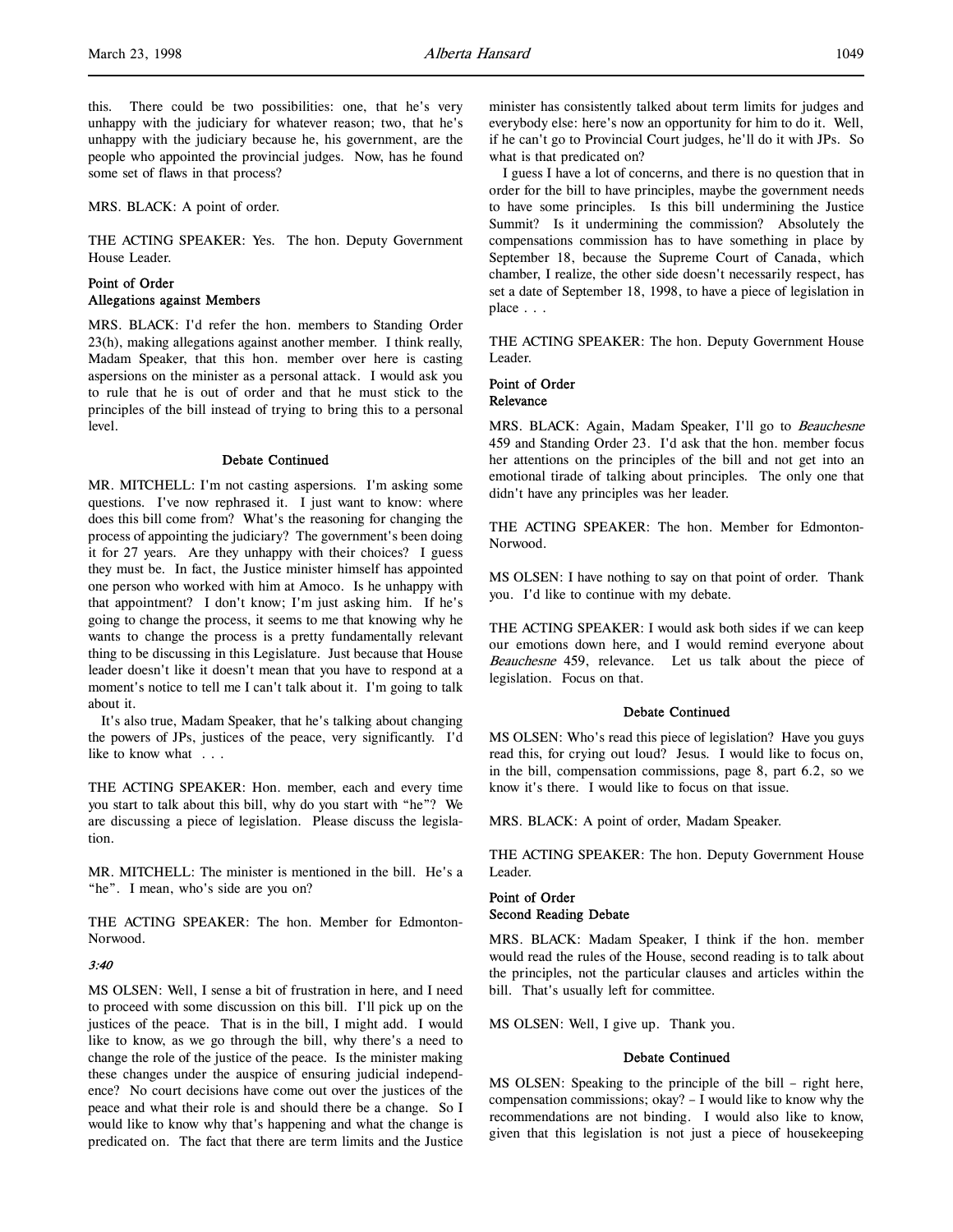legislation, that it's not just here to solve the problem that needs to be solved by September 18, 1998, the Supreme Court of Canada decision – I really recommend that the minister indeed pull this bill, as was absolutely recommended by my colleague from Edmonton-Glenora, and that we continue on that particular piece and then look and wait, wait until the summit is done, until all the other commissions have been finished, and all the other little summits that this government is relying on. Let's not undermine those particular different little government by-summit concerns here, and let's get on with it.

Now, in doing that, I would like to introduce a hoist amendment, knowing that the Justice minister can deal with the compensation issue by introducing a stand-alone amendment, leaving the rest of this bill to be debated after – after – all of the recommendations come back from all of the summits in relation to the justice system.

MRS. SOETAERT: If we had a fall session, we could debate that then.

MS OLSEN: Well, I'm going to assume that we might have a fall session, but that might be a huge assumption, and we know what "assume" means.

AN HON. MEMBER: We could call it the fall summit.

MS OLSEN: We could have a fall summit, which would really be a fall session, and we could discuss other sections of this bill and do it in a timely manner.

I'd like to welcome back my hon. colleague.

SOME HON. MEMBERS: Order. Order.

MS OLSEN: Oh, point of order? Sorry. I retract that statement.

MR. SHARIFF: A point of order.

I don't know if I heard this correctly. If the hon. member has withdrawn the statement, then I don't have a point of order. I believe the member has withdrawn the statement made, and that's acceptable to me.

Thanks.

THE ACTING SPEAKER: All right. It is recognized. Go ahead, Edmonton-Norwood.

MS OLSEN: Okay. I would like to introduce this hoist amendment. I'd like to move that the motion for second reading be amended by deleting all the words after "that" and substituting the following:

Bill 25, Justice Statutes Amendment Act, 1998, be not now read a second time but that it be read a second time this day six months hence.

THE ACTING SPEAKER: On the amendment, the hon. Member for Spruce Grove-Sturgeon-St. Albert.

MRS. SOETAERT: Thank you very much, Madam Speaker. I think it's very important that we hoist this bill today. It's been obvious – and it's been presented by many people on this side of the House – that there are several very serious problems with this bill. Now, we've seen in this House before where members on the opposite side haven't even looked at the legislation. Suddenly it's on the table, and they go, "Oh, oh; I missed that caucus

meeting." So here's a chance for them to have a look at it.

We're actually being quite generous to the other side, I would think, by hoisting this. Have a look. Have a look and see that maybe we should look at this for a little while longer. Maybe we should review what's happening with the Justice Summit. Maybe we should review the position of the Justice minister and have somebody competent in that chair who can table this legislation and be respected by people out there. Right now that's not happening. This is quite a problem with this piece of legislation, so I think it's incumbent upon every one of us to have a second look – maybe for some it's a first look – at this piece of legislation.

Now, I would say that the hon. Member for Edmonton-Norwood has said what is necessary to put it through by September 18. A small little statute: put it through; we'll support it. We may even help draft it so that it gets done properly, and we'll put that through promptly. However, the rest of this piece of legislation has some serious problems, and it should be looked at. We're not saying pull it; we're saying bring it back six months hence. That would also give the people of Alberta maybe a little comfort level that there might be a fall session.

So I think this is a very good move. The Legislative Assembly should accept this hoist amendment and pull this bill promptly.

THE ACTING SPEAKER: Just before you start to speak, hon. member, does everyone have a copy of the amendment? Have they been handed out? [interjections]

Go ahead, hon. Leader of the Opposition.

MR. MITCHELL: Madam Speaker, I rise to speak in favour of the hoist amendment. Of course, my support is premised upon the obvious and easy conclusion that that portion of the bill which responds to the Supreme Court ruling can easily be singled out and strengthened, as it should be, in response to that ruling so that it has power to direct and not just recommend, and that that could be done very quickly and readily in the Legislative Assembly and meet the dictates of the court.

#### $3.50$

The rest of the bill I think needs to be hoisted for two reasons. One, the Justice minister has put a huge emphasis on his Justice Summit, which was structured out of the discussion in part about his feelings towards judges and the process of appointment. He had some concrete examples of how to deal with judges: one, to elect them and, two, to appoint them for only limited terms. What would be the point of passing this legislation which is going to preclude the relevance of anything that the Justice Summit comes up with? The second thing that a hoist would allow to occur, Madam Speaker, would be for a new Justice minister to start, find his or her way in the portfolio, and then make recommendations, having established their credibility and competence, that this Legislature could actually have some confidence in.

I think the hoist is therefore perfect. It would reflect the fact that thinking has been done on some of these issues. It's not yet complete until the Justice Summit is over, and it would of course reflect the very wise observation that it would be nice to see this House undertake, the government members, that the Justice minister is not competent, and he's proven it over and over again over the last number of weeks and year.

THE ACTING SPEAKER: The hon. Member for Edmonton-Centre.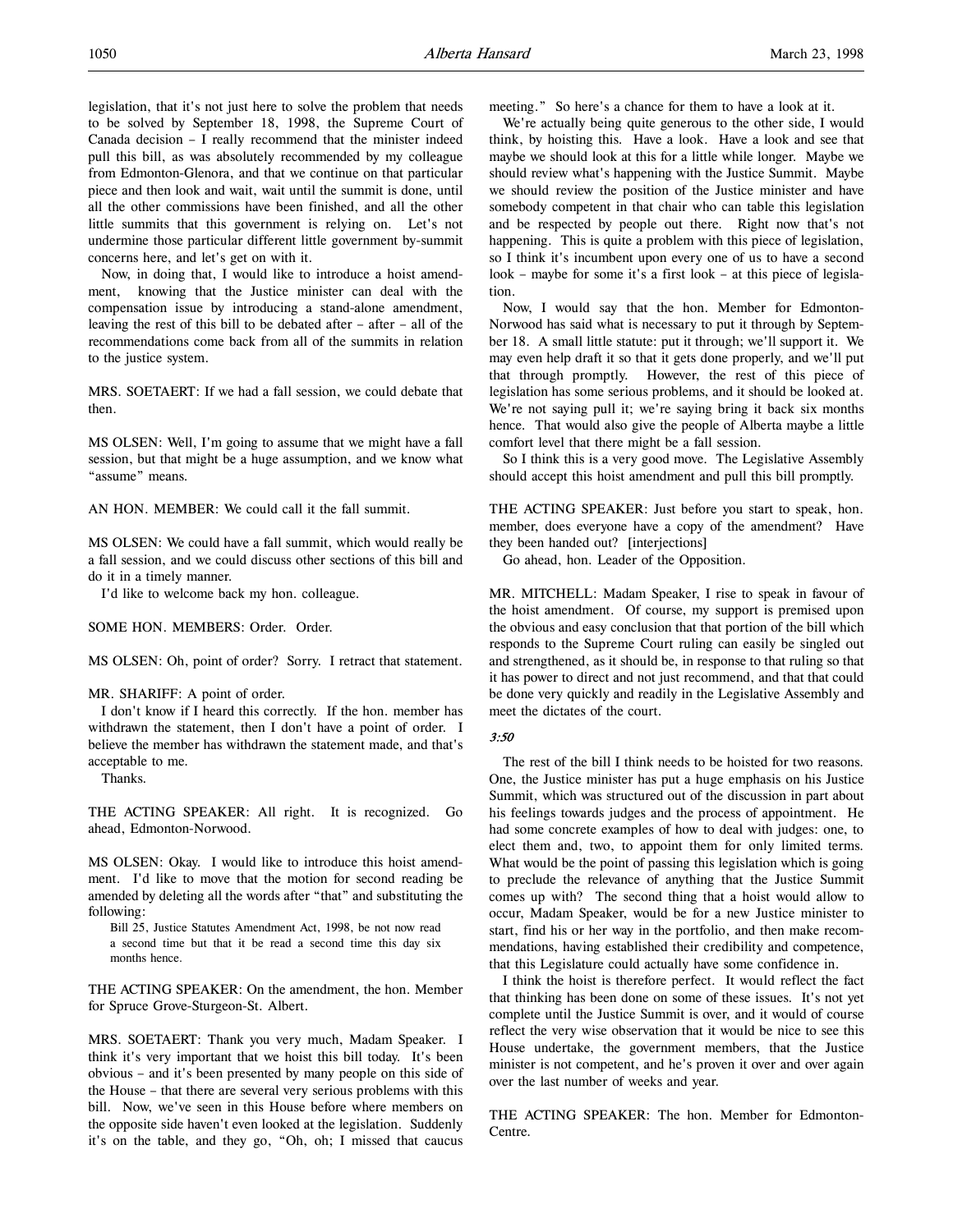MS BLAKEMAN: Thank you. I've listened with great interest to this debate, and I am really concerned. I have not been able to have explained satisfactorily why this piece of legislation was introduced when in fact there is a Justice Summit that has indeed been introduced. I know that in this province there is a great deal of trepidation and some suspicion from many people in the public about government task forces and review committees and summits and blue-ribbon panels that are instituted, and people are losing faith that this is indeed meant to be honest consultation with them. To my eye this is underlining that suspicion on behalf of Albertans. If they've been offered a chance now to participate in this Justice Summit, what is this saying to people? They've been offered a chance to talk to this Justice Summit, and at the same time, they're told: the bill is happening; forget it.

I speak in favour of this hoist. I think it's important for all of us in the Legislative Assembly to work to restore that faith of Albertans in what we are doing. I understand the importance of passing the specific requirement from the Supreme Court, and I understand that can indeed be done and in that case obviously should be done with all dispatch. But given the number of things that are controversial in this bill and given how deeply, viscerally, this affects the people in Alberta, I would be most reluctant to see it passed without further consultation from the public. The judicial system for us is our day in court. It is our last opportunity to appeal any restriction that's been placed on people. I'm feeling very strongly that this bill needs to be hoisted until there is indeed time to bring together all of the different points of view that are being expressed and for us to do a better job on behalf of the people in Alberta. As I said, I do support this amendment to hoist this bill at this time.

Thank you.

THE ACTING SPEAKER: The hon. Member for Edmonton-Gold Bar.

MR. MacDONALD: Thank you, Madam Speaker. I, too, would like to say a few words about the hoist amendment to Bill 25. There was also another task force created, I believe on the 1st of December, to look at the appointment process for provincial court judges. The Member for Calgary-Lougheed is going to chair this committee. This committee is made up of the mayor of a town, a chief executive officer of a large corporation, a principal of a school, the president of the Law Society of Alberta. These are very distinguished people, and they are on this review team. From what I understand from the terms of reference, this review process is not to be completed until May of this year. They're putting the cart before the horse here. I would caution all members of the House that there is no fire on this issue, and I think we should hear from all these groups.

I think it's important that we go over the terms of reference of this committee. Now, this committee is going to document, review, and evaluate all aspects of the current appointment processes for provincial court judges. They are going to identify alternative mechanisms that could be used for the appointment of provincial court judges, including the possibility of nonrenewable term appointments. They are also going to consider whether the Chief Judge and the assistant chief judges should be appointed for a term rather than until age 70. Considering, Madam Speaker, all the legal arguments and constitutional implications regarding judicial independence as it relates to the appointment of provincial court judges, this bill, Bill 25, should be hoisted. It should be hoisted this afternoon and let these people get on with their work. Thank you.

THE ACTING SPEAKER: The hon. Member for Edmonton-Glenora.

MR. SAPERS: Yes. Thank you, Madam Speaker. I want to speak in support of the hoist amendment, and I want to bring to your attention something that I believe is of critical importance to the debate on the hoist amendment. I would ask members of the House to also pay particular attention.

I have just learned that in the jurisdiction of Calgary there is a Charter challenge pending right now, being decided by the Court of Queen's Bench, regarding the term appointment of judges and justices of the peace. The section in Bill 25 that deals with this matter is therefore sub judice. Erskine May is very clear in this regard if you read page 326.

The House has resolved that no matter awaiting or under adjudication by a court of law should be brought before it by a motion or otherwise . . . This rule may be waived at the discretion of the Chair.

Madam Speaker, there is significant chapter and verse on the laws of sub judice. If you go on to read page 326 in Erskine May, you'll see that the House has ruled that it may legislate on any matter, but the precedents for those rulings date from the mid-'60s and deal primarily with notices of motion and leave to introduce bills, certainly not with a bill that's already at second reading.

What we would be doing at this point, Madam Speaker, if we were to proceed with this bill is affront hundreds of years of parliamentary practice that has to do with the separation of the powers between the courts and the executive. In fact, at the very heart of this matter is the independence of the judiciary, and what started this whole process rolling was the Supreme Court of Canada being forced to rule to ensure that jurisdictions, including the province of Alberta, had sufficient separation between the bench and the government. If you were to rule any other way than to apply the sub judice rules of parliament, you would be adding to the confusion and further blurring the line between the courts in the province of Alberta and the government in the province of Alberta.

Bill 25 may or may not become a worthwhile bill that deserves support. There are sections of Bill 25, however, that offend current practice. It behooves the government to graciously withdraw Bill 25 or vote in support of this hoist amendment or risk further alienating the role of the courts in this province. It is not lost on anybody in this Chamber the significance of the independence of the judiciary, and it is not lost on anybody in this Chamber the significance of how that would be eroded if Bill 25 was to go ahead in its current form.

### 4:00

When speaking to the bill as a whole, I remarked that the government would have plenty of time to introduce another piece of legislation that would deal with the Supreme Court of Canada ruling and only with the Supreme Court of Canada ruling and not muddy the waters or cloud the issue with any of the other contents of Bill 25. That would be the right thing to do, and it would also allow the matter before the Court of Queen's Bench in Calgary to be resolved and then allow this Legislature in an uncompromising way the ability to review whatever legislation might necessarily have to flow out of such a court ruling.

I would ask, Madam Speaker, that you use your authority to rule . . . [interjections]

THE ACTING SPEAKER: Hon. Leader of the Opposition, one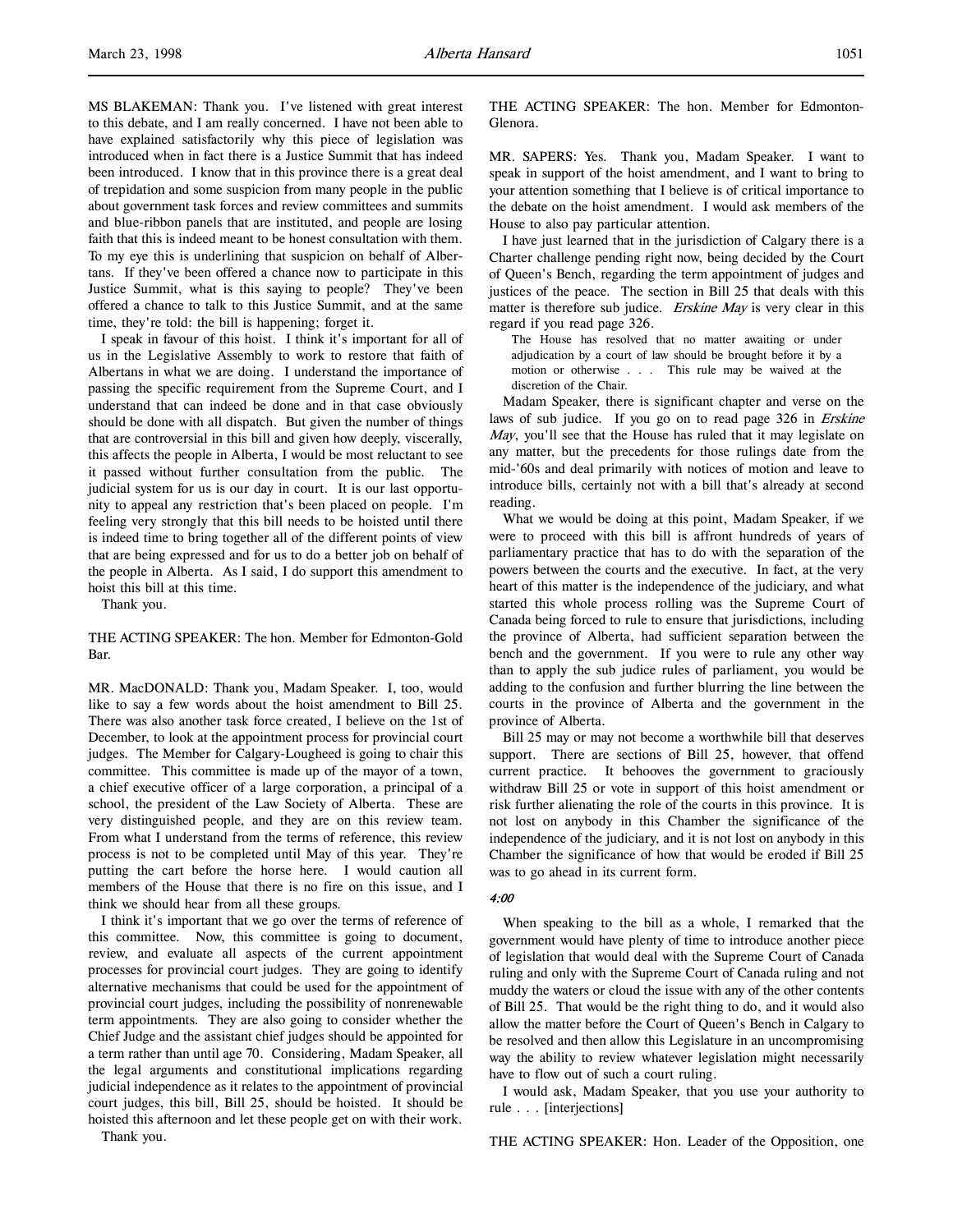of your own members has the floor. Would you please give him the respect due him.

Go ahead, hon. Member for Edmonton-Glenora.

MR. SAPERS: Thank you, Madam Speaker. I do enjoy the respect of my leader.

This issue is not a partisan issue. This issue is not an issue that we have had a chance to consult our constituents about. This is a matter of parliamentary practice in the time-honoured separation, as I've said, between the Assembly, the government, and the courts. So I would ask that you in your powers as Speaker follow the advice provided by Erskine May and other authorities and rule, first of all, whether this matter is sub judice, and if it is, the only thing to do is to have this bill vacate the Order Paper. If it is not, then please be prepared to explain your ruling in a way that is understandable not just to the men and women of this Chamber and not just to the men and women on the bench in the province of Alberta but also to all of the taxpayers and citizens that depend on the independence of the courts and the separation between the courts and the government.

THE ACTING SPEAKER: First off, what we had before us was debate. I didn't hear you say that this was a point of order. Is that true? And I do for the record want to say that it is not up to the chair to decide whether something is sub judice. The Assembly can deal with matters dealing with sub judice, but it is not up to the chair to deal with this. I find it rather strange that if this were a point of order why you didn't make it a point of order but have instead made it part and parcel of your debate. This is what I've been told, and I certainly can tell you that the person telling me I respect greatly. With that, we will carry on if there are any other members dealing with the hoist amendment.

MR. SAPERS: Madam Speaker, I'm rising under section 13(2) of the Standing Orders, asking the Speaker to explain a decision, and I would offer this. Parliamentary tradition, going back hundreds of years, does not necessarily require that a member rise on a point of order.

THE ACTING SPEAKER: Hon. member, we didn't make a decision.

MR. SAPERS: You just did. Okay. Point of order, Madam Speaker.

THE ACTING SPEAKER: I didn't make a decision at all. I did not make a decision. I told you how it is.

# Point of Order Sub Judice Rule

MR. SAPERS: All right. I am now rising under Erskine May, page 326, Standing Orders 13(2), and the relevant sections of Beauchesne that my colleague will find and I'll quote in just a minute. The issue here is that it is not necessarily up to another member to call a rule once it's been offended. It has always been the prerogative of the Speaker of the House to comment and rise on an offence to parliamentary practice and procedure. It is the Speaker's prerogative, independent of any other member of this Chamber, to make note of an offence of parliamentary privilege and then set the House back on the tracks, Madam Speaker. So if you would like for me to rise and quote every section of Beauchesne, every section of Erskine May, and every other

parliamentary precedent that I can to convince you that this is a point of substantial disorder, I am certainly willing and prepared to do that. What I thought I would do instead is give you the opportunity to exercise your authority and to recognize the dangerous waters which this bill is drawing us into.

MR. MITCHELL: I'd like to speak to the point of order too. I should just point out as a point of fact, Madam Speaker, that in the past . . . [interjections]

THE ACTING SPEAKER: I will recognize you, hon. leader. Carry on.

MR. MITCHELL: I want to make the point, Madam Speaker, in response to your statement that it's not your job to rule on sub judice, that in fact Speakers have ruled on sub judice and have declared items sub judice in the past in this Legislative Assembly, including the current Speaker.

THE ACTING SPEAKER: Okay. Under Beauchesne 508(3): The convention applies to motions, references in debates, questions and supplementary questions, but does not apply to bills.

That is the ruling of this Acting Speaker.

MR. SAPERS: Under Standing Order 13(2) . . .

THE ACTING SPEAKER: Is this another point of order, hon. member?

MR. SAPERS: Yes, it is, Madam Speaker. Under Standing Order 13(2) I would ask that you reconcile that decision, citing Beauchesne 508, with pages 326 in Erskine May and 377 through 379, which make it very clear that there is extensive precedent where sub judice has applied to any matter introduced to parliament or the Legislature for debate. Simply citing 508 does not go far enough, or  $506 - I$  believe you quoted  $506 -$  so I would ask that you reconcile those so that the House can have full confidence in the decision that you just rendered.

THE ACTING SPEAKER: Again for the hon. member the section was 508(3). It said:

The convention applies to motions, references in debates, questions and supplementary questions, but does not apply to bills.

This takes precedence over what you were talking about. That is my decision. Can we move on with the hoist amendment as proposed by the hon. Member for Edmonton-Norwood?

MR. SAPERS: Madam Speaker, I don't want to spend all time remaining this afternoon rising under 13(2) of our Standing Orders and then going back and forth. I want to support the Speaker. I want to support . . .

THE ACTING SPEAKER: Sit down, Member for Edmonton-Glenora, please. Sit down. [interjection] Sit down. Twice I've stood here and talked about section 508(3). That is the decision and the ruling of the Acting Speaker. Twice I've said it. Now, are you arguing with me?

MR. SAPERS: Yes.

THE ACTING SPEAKER: Well, I am very sorry. That is the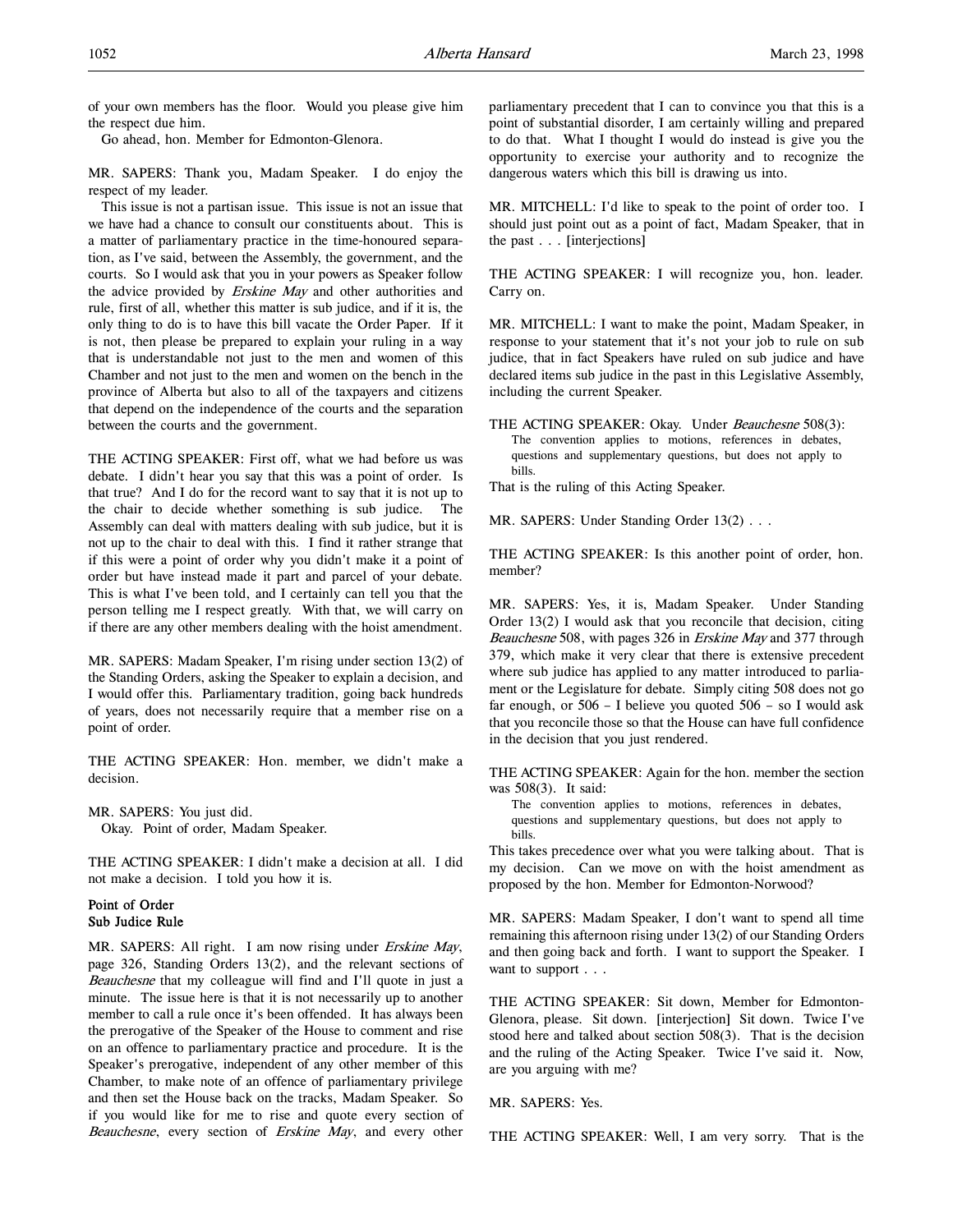ruling. This takes precedence. [interjections] Order. I'm going to call the next speaker, or, hon. member, you can finish off your time in dealing with the hoist motion.

MR. SAPERS: All right. Madam Speaker, the use of Beauchesne and the use of Erskine May and the application of our Standing Orders in any matter before the House always takes an order of precedence. When we're dealing with a hoist amendment on a bill that cuts so close to the bone of what is fundamental to a democracy, I would expect that any table officer would be able to apply common sense to the ordering of the use of those authorities.

# 4:10 Debate Continued

MR. SAPERS: What we have before us is not a matter of party politics and not a matter that the opposition takes lightly; this is absolutely a matter of doing the right thing and not setting back the clock in terms of parliamentary development.

This hoist amendment is probably the most critical legislative instrument that the Official Opposition has introduced into this session of the Alberta Legislature because it speaks to the very underpinnings of our parliamentary democracy. So if this hoist amendment fails, the signal that this Legislature, guided by your ruling, will be sending to . . .

MRS. BLACK: Point of order.

THE ACTING SPEAKER: Go ahead, hon. Deputy Government House Leader.

# Point of Order Reflections on the Speaker

MRS. BLACK: Madam Speaker, I would refer the hon. member to Beauchesne 173 and say that the Speaker is the ultimate authority in this House and the Speaker has ruled. If you haven't got respect for that, there are remedies in this that I think should be looked at carefully.

THE ACTING SPEAKER: Thank you, hon. member.

MR. SAPERS: Can I speak to the point of order?

THE ACTING SPEAKER: No. Sit down, Edmonton-Glenora. I have ruled on this point of order. I don't want to hear any reference made to it again. I want you to talk on the hoist amendment as proposed by Edmonton-Norwood. Thank you.

MR. SAPERS: And I'm talking specifically to the hoist amendment, and your ruling is now part of the debate. What's the point of a ruling if it can't be referred to and relied on?

THE ACTING SPEAKER: Edmonton-Glenora, you have been in this House long enough to know better than that. Now, move ahead with the hoist amendment.

MR. WOLOSHYN: Throw him out.

MR. SAPERS: Well, the minister of public works wants you to throw me out, Madam Speaker. Another voice for democracy heard from.

# Debate Continued

MR. SAPERS: Madam Speaker, I am trying to maintain as much

decorum in this debate as I know how, and I am trying to stick to the merits of the hoist amendment. This debate has taken on a tone and a flavour that go well beyond the original intentions of Bill 25. If it was my intent to challenge the chair, I would have. My intent is to assist the chair in the application of her duties.

THE ACTING SPEAKER: Is there anyone else on this side of the House that wishes to speak on the hoist amendment? The hon. Member for Calgary-Lougheed.

MR. SAPERS: On what . . .

THE ACTING SPEAKER: Sit down, hon. member.

MR. SAPERS: No.

THE ACTING SPEAKER: Sit down. [interjection] Sit down. I have asked you three times. We have dealt with the point of order. I have read you the sections out of Beauchesne. I have told you, with assistance here, what the decision is, yet you insist on carrying on. I am asking for another speaker.

MR. SAPERS: Point of order.

THE ACTING SPEAKER: Sit down. Sit down. [interjection] Because you obviously will not listen to my ruling.

MR. MITCHELL: Point of order. You can have a point of order. What is this?

THE ACTING SPEAKER: All right. Go ahead on this point of order, but when you talk about trying, you are trying my patience.

# Point of Order Explanation of Speaker's Ruling

MR. SAPERS: We'll discuss that.

Under Standing Order 13(2) it has always been my understanding – always been my understanding – that as the Speaker makes rulings and those rulings guide and focus debate and the order of proceedings in the Assembly, it is absolutely expected that members will govern themselves accordingly and will rely on and refer to those rulings as they are proceeding in debate.

So unless my understanding is wrong, Madam Speaker, I would like to know on what basis you have determined that you will deny me my right to speak on this hoist amendment for the full 20 minutes, because I am simply referring to your ruling.

THE ACTING SPEAKER: Hon. member, from where I am sitting, it appears to me that time and time again you were questioning the ruling, not talking in conjunction with it. I have made a decision.

#### Debate Continued

THE ACTING SPEAKER: I am calling the next speaker. Go ahead, Calgary-Lougheed.

MS GRAHAM: Thank you, Madam Speaker. I'd like to take this opportunity to just briefly speak against the hoist amendment proposed by the hon. Member for Edmonton-Norwood. I have listened to the arguments being made by the members opposite as to why Bill 25 should be hoisted and not proceeded with at this time, and I would just like to address that with the maybe somewhat limited knowledge that I have.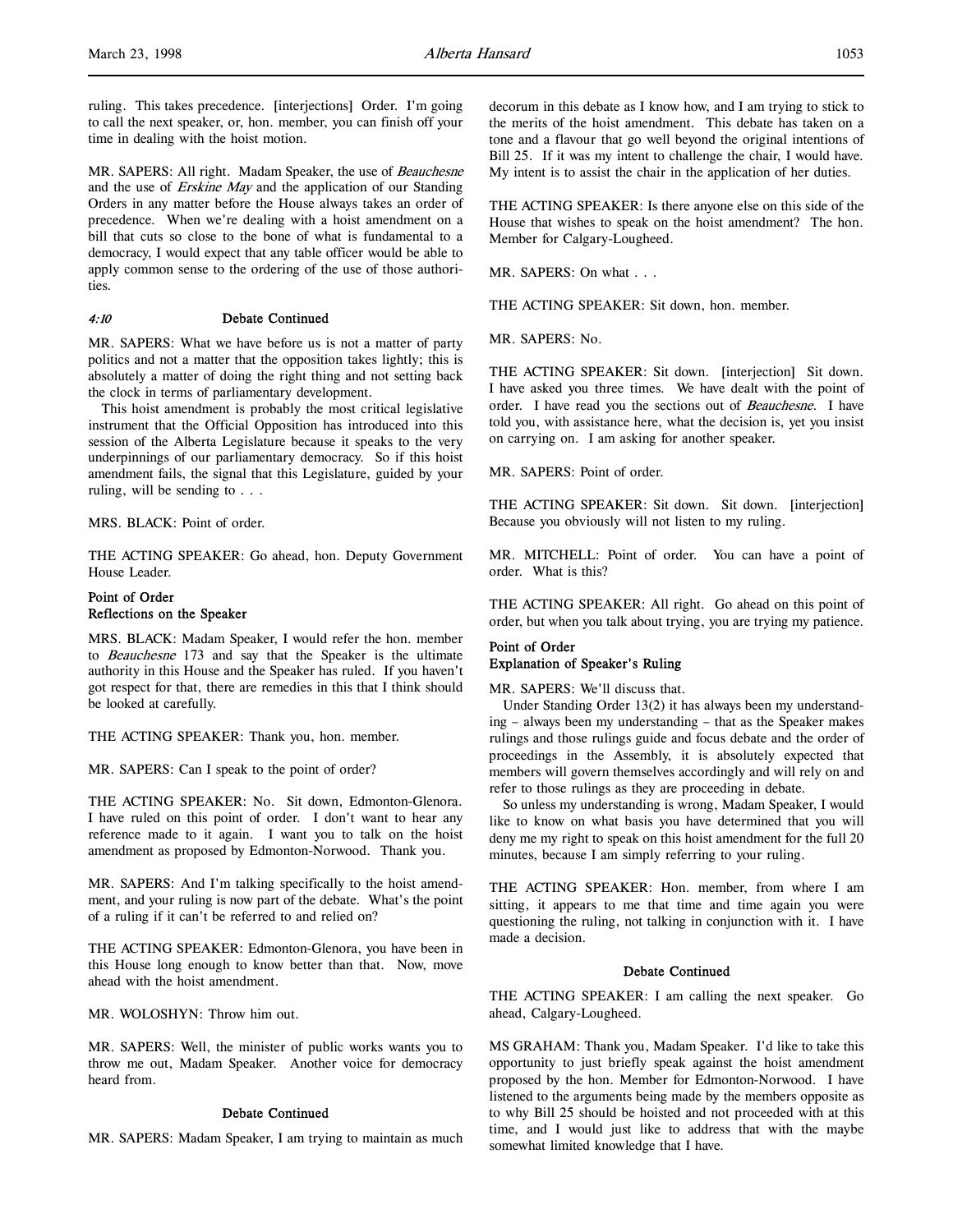It is quite correct, as the Member for Edmonton-Glenora mentioned, that there is a constitutional challenge to the validity of the appointment of sitting justices of the peace, and the government is aware of this challenge. That challenge is based on section 11 of the Charter of Rights and Freedoms, which requires judges and other judicial officers to be both independent and impartial. The case law in this area has been evolving over time and perhaps more frequently of late, and the government is taking the responsible route of amending the legislation to ensure that our sitting justices of the peace will be viewed to be independent and impartial. That is why fixed terms and nonrenewable terms are being introduced.

The reason for this – and I think it's a reasonable and responsible position for the government to take  $-$  is that we do not want to see a situation where our administration of justice in the province is brought to a halt, at least our administration of justice in the traffic courts of this province. If our sitting justices of the peace are deemed to be not independent and not impartial, then their decisions are not valid, and we don't want that situation to arise. It would be very irresponsible of the government, with the knowledge that we have and the evolution of the case law that we're aware of, not to make these timely changes now. So that is, in my submission, the very compelling reason why this bill should proceed and why the hoist amendment should not proceed.

Those are my submissions, Madam Speaker.

MR. SAPERS: Point of order.

THE ACTING SPEAKER: Hon. member, on a point of order?

# Point of Order Questioning a Member

MR. SAPERS: Yes, a point of order. Under Beauchesne I'd like to know if the hon. member who was just speaking would entertain a question during debate.

THE ACTING SPEAKER: Calgary-Lougheed, will you entertain a question?

MS GRAHAM: I'm prepared to entertain a question. I'll do my best to answer it.

#### Debate Continued

THE ACTING SPEAKER: Go ahead, Edmonton-Glenora.

MR. SAPERS: Thank you, Madam Speaker. Thank you, Calgary-Lougheed. My question. What would bring the justice system into more serious disrepute: the interference and the offence of the sub judice rules, that have been developed over centuries, or the application of one side of the argument which suggests that the best way to make the court more independent is to politically appoint more justices of the peace, expand their duties, and have fewer provincial court judges sitting as independent members of the bench? I'm just wondering. Which one do you think brings the justice system into more disrepute?

MR. MITCHELL: Point of order. Madam Speaker, I'd like to ask a question as well; I have a question I'd like to ask.

THE ACTING SPEAKER: Let us deal with the first question first. The hon. member has said that she would answer a question.

Go ahead, Calgary-Lougheed.

#### 4:20

MS GRAHAM: Thank you, Madam Speaker. I don't believe that was one question. I think it was two or three, and they were kind of convoluted.

In terms of the suggestion that what this Legislature might do to pass Bill 25 would interfere with the independence of the court system, I would suggest that this Legislature is supreme and can pass laws governing the appointment of sitting justices of the peace and that the sub judice rule is not properly applicable in this situation.

As to the suggestion that Bill 25 is promoting the appointment on a political basis of more sitting justices of the peace, there's nothing to suggest that that is the case at all in Bill 25. We have a full complement of sitting justices of the peace in the province to deal with the volume of traffic matters at this time. So I can't agree that that motivation is behind Bill 25. In fact, I totally disagree.

MR. MITCHELL: A point of order, Beauchesne 318.

THE ACTING SPEAKER: Hon. member, just one moment, please.

I hate to sound repetitious, but we have dealt with the point of order. I allowed some leeway here. What we have before us now is a hoist amendment. I want to hear the debate and the questions relevant to that amendment. That is what is before us now and what we are debating.

#### Point of Order Questioning a Member

MR. MITCHELL: Madam Speaker, point of order. I would like to ask a question directly of this member who's speaking against the hoist. My question is this: she has outlined that . . .

THE ACTING SPEAKER: First off, hon. Member for Calgary-Lougheed, will you entertain another question?

MS GRAHAM: Madam Speaker, no, I won't entertain another question this afternoon.

#### Debate Continued

THE ACTING SPEAKER: Then go ahead, Calgary-Lougheed, on the hoist amendment.

MS GRAHAM: I had completed my submissions, Madam Speaker. Thank you very much.

THE ACTING SPEAKER: The hon. Member for Edmonton-Mill Creek.

MR. ZWOZDESKY: Thank you, Madam Speaker. I'll be brief, but I do want to address the subject of the hoist amendment, given what has just been learned here in the last little while. It goes without saying and I think virtually all members, at least I hope virtually all members, know that we in fact are the highest court in the land: this Legislature. It's important that we set a proper example when we're talking about the daily courts of the land, those upon which our system of freedoms and democracies was founded, the underpinnings, as they were.

We're talking in this bill, Madam Speaker, about the most critical aspects pertaining to our judiciary. We're talking about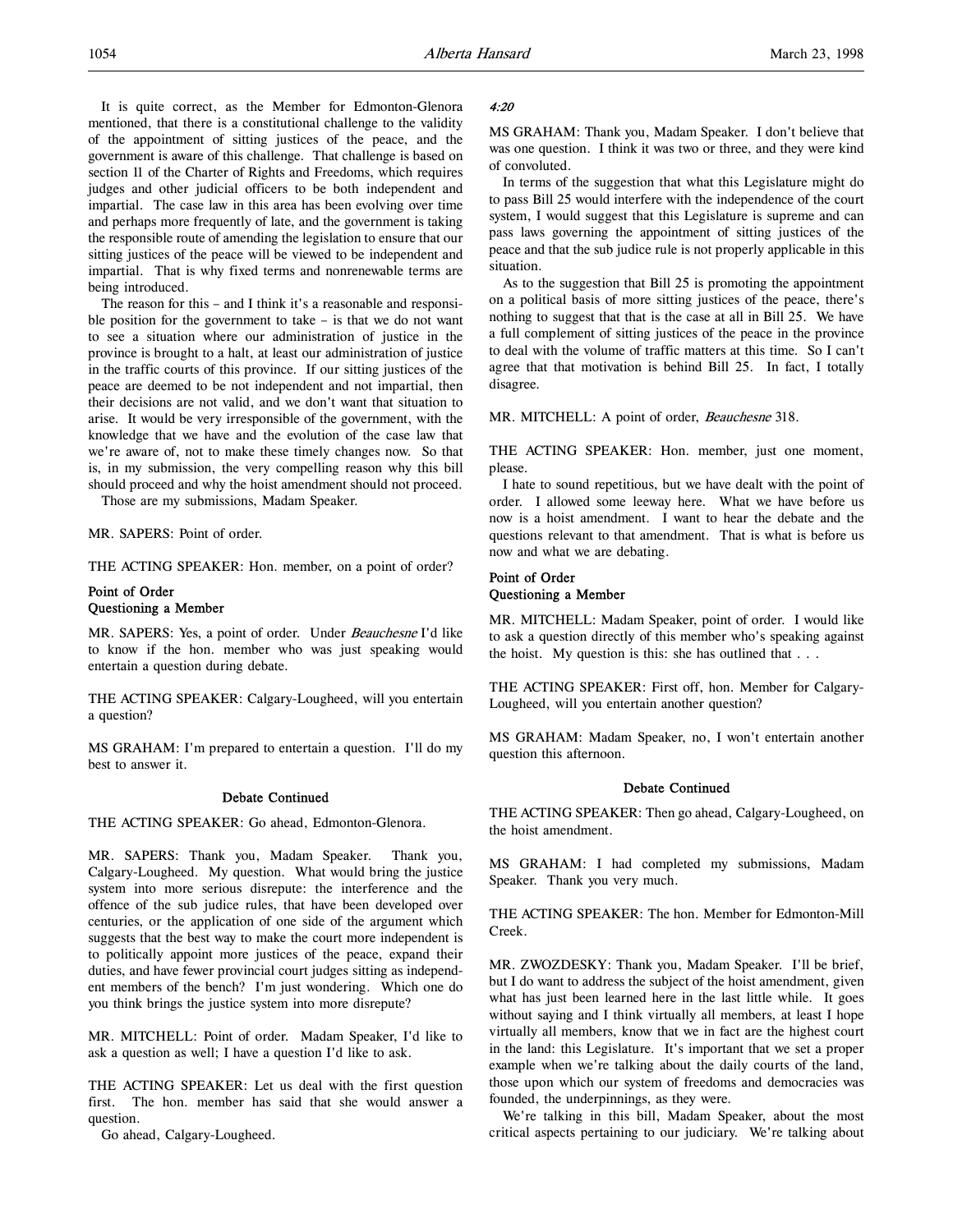the appointment process. We're talking about the terms of those appointments. We're talking about the people who sit on the committees who choose the people for those appointments. We're talking about amendments to the Court of Queen's Bench Act. What could be more supreme than the Court of Queen's Bench? We're talking about the judicial inquiries board. We're talking about compensation issues. We're talking about conflicts of interest. We're talking about the delegation of duties and powers and the responsibilities that lie within those sections. We're also talking about the resolutions and the investigations into possible complaints that exist about aspects of our judicial system.

When I think about the gravity of all of that and come down to the fact that we may be sub judice – and I respect your ruling that in your opinion the sub judice ruling does not apply to bills – I'm at least persuaded that as a result of some of the arguments, what would be so wrong with hoisting this for a short period of time in order that those particular points can be further refined?

#### [The Speaker in the chair]

Now, in speaking in favour of the hoist amendment as presented here by the hon. Member for Edmonton-Norwood, I'm asking myself the question before I get up to speak to this: has due diligence been done to the satisfaction of all members of this House and to the satisfaction of the stakeholders consulted? Has the due diligence been done? Some would say yes and some would say maybe. Others would probably flatly say no.

Others are going to ask the question as we address the hoist amendment: is there a constitutional challenge before the courts? I was just informed by the Member for Edmonton-Glenora – and it was ratified I think by the Member for Calgary-Lougheed – that, yes, in fact there is an issue of challenge before the courts, at least with respect to the term limits of justices of the peace, which is also referred to in this act, and perhaps other matters as well. I think as a result there are probably more reasons for delaying the passage of this bill than there are for pushing it through at this time. In fact, if I recall correctly, the hon. Member for Calgary-Lougheed did say that this bill's appropriateness for debate at this time was based upon a great deal of or much legal analysis or whatever the term was exactly that she used, and I respect that. I'm hoping that that's in fact the case.

So the question becomes one of looking at this hoist amendment and seeing how it can facilitate that process of analysis further and in fact posing the question as to whether or not this analysis was performed by the same lawyers who have advised the government on recent bills such as Bill 26, which would raise a whole other series of questions. Now, we don't know, and I'm not casting any aspersions. I'm simply saying that until this matter is resolved, what would be so harmful with it being delayed until everyone's curiosity has been satisfied?

My final point on the hoist amendment, Mr. Speaker, would simply be that given the testiness here of the last half hour, do you think it's possible that we might just recess for a few minutes to ponder this issue of sub judice further and seek a ruling on that as well? In any event, I think it would certainly benefit the House if we had a cooling-off period such as would be facilitated by allowing the hoist to proceed. That is not to hold things up unnecessarily; it's only to allow a little more time for a little more thought into this entire process.

Thank you.

THE SPEAKER: Having heard the motion as proposed by the

hon. Member for Edmonton-Norwood, would those members in favour of the hoist amendment please say aye.

SOME HON. MEMBERS: Aye.

THE SPEAKER: Opposed, please say no.

SOME HON. MEMBERS: No.

THE SPEAKER: The amendment is defeated.

[Several members rose calling for a division. The division bell was rung at 4:28 p.m.]

[Ten minutes having elapsed, the Assembly divided]

[The Speaker in the chair]

| For the motion:     |           |               |
|---------------------|-----------|---------------|
| Blakeman            | Mitchell  | Soetaert      |
| Carlson             | Olsen     | White         |
| Gibbons             | Pannu     | Zwozdesky     |
| MacDonald           | Sapers    |               |
| Against the motion: |           |               |
| Amery               | Fritz     | $O'$ Neill    |
| <b>Black</b>        | Graham    | Paszkowski    |
| Boutilier           | Herard    | Pham          |
| Broda               | Hierath   | Renner        |
| Burgener            | Hlady     | Severtson     |
| Calahasen           | Johnson   | Shariff       |
| Cao                 | Jonson    | Smith         |
| Cardinal            | Klapstein | Stelmach      |
| Clegg               | Kryczka   | Strang        |
| Coutts              | Langevin  | <b>Tannas</b> |
| Day                 | Lund      | Tarchuk       |
| Doerksen            | Magnus    | Thurber       |
| Dunford             | Marz      | Trynchy       |
| Evans               | McClellan | Woloshyn      |
| Fischer             | McFarland | Yankowsky     |
| Forsyth             | Melchin   |               |
| Totals:             | For $-11$ | Against - 47  |

[Motion on amendment lost]

#### 4:40

THE SPEAKER: On the motion for second reading of Bill 25, Justice Statutes Amendment Act, 1998, as proposed by the hon. Minister of Justice and Attorney General, all those in favour, please say aye.

SOME HON. MEMBERS: Aye.

THE SPEAKER: Opposed, please say no.

SOME HON. MEMBERS: No.

[Several members rose calling for a division. The division bell was rung at 4:41 p.m.]

[Ten minutes having elapsed, the Assembly divided]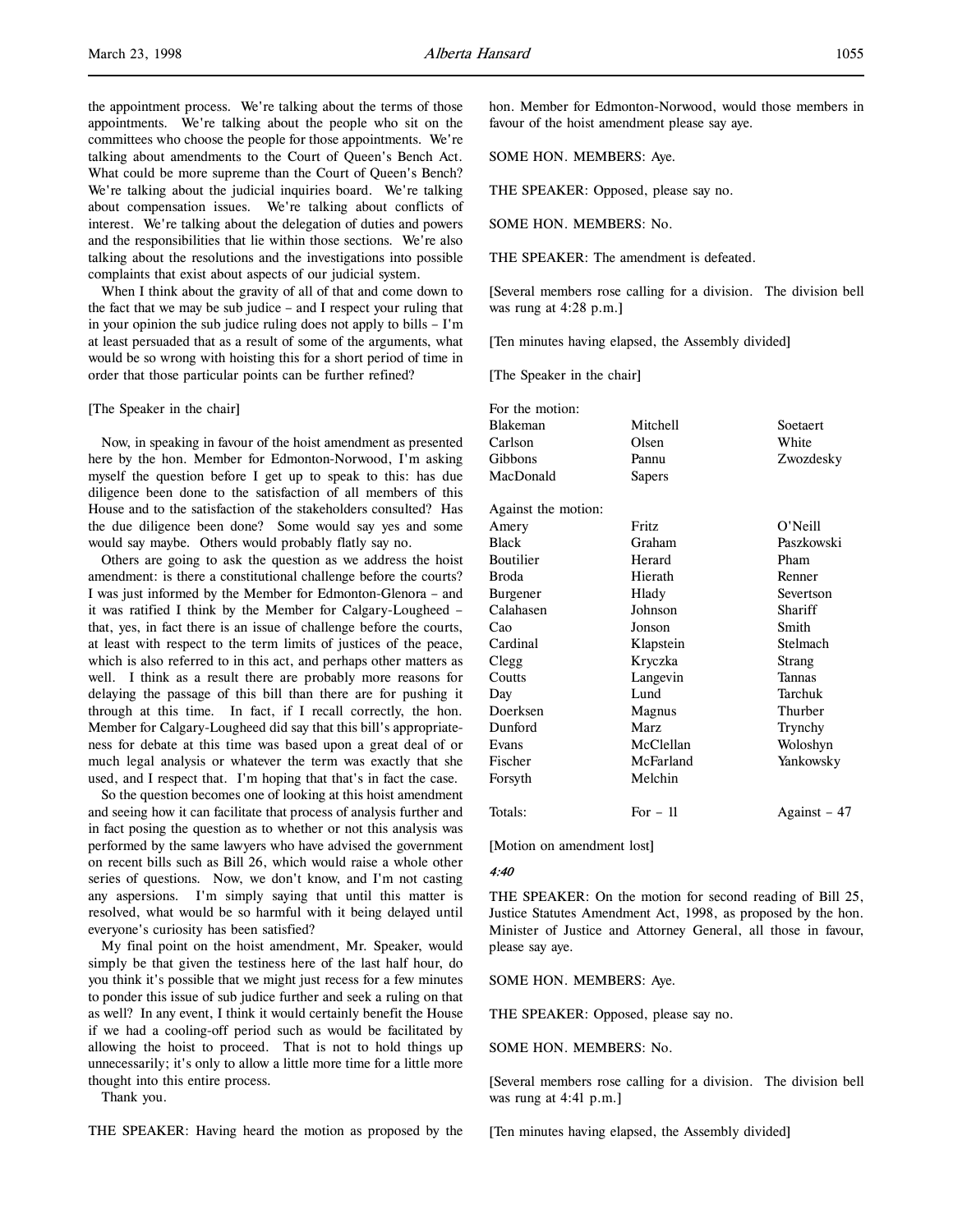[The Speaker in the chair]

| For the motion:     |           |                |
|---------------------|-----------|----------------|
| Amery               | Fritz     | Paszkowski     |
| <b>Black</b>        | Graham    | Pham           |
| <b>Broda</b>        | Herard    | Renner         |
| Burgener            | Hierath   | Severtson      |
| Calahasen           | Hlady     | Shariff        |
| Cao                 | Johnson   | Smith          |
| Cardinal            | Jonson    | Stelmach       |
| Clegg               | Klapstein | <b>Stevens</b> |
| Coutts              | Kryczka   | Strang         |
| Day                 | Langevin  | Tannas         |
| Doerksen            | Magnus    | Tarchuk        |
| Ducharme            | Marz      | Thurber        |
| Dunford             | McClellan | Trynchy        |
| Evans               | McFarland | Woloshyn       |
| Fischer             | Melchin   | Yankowsky      |
| Forsyth             | O'Neill   |                |
| Against the motion: |           |                |
| <b>Blakeman</b>     | MacDonald | Sapers         |
| Carlson             | Mitchell  | Soetaert       |
| Dickson             | Olsen     | White          |
| Gibbons             | Pannu     | Zwozdesky      |
| Totals:             | For $-47$ | Against – 12   |

[Motion carried; Bill 25 read a second time]

# Bill 27 Electric Utilities Amendment Act, 1998

[Debate adjourned March 17: Dr. Pannu speaking] THE SPEAKER: The hon. Member for Edmonton-Strathcona.

DR. PANNU: Thank you, Mr. Speaker. In the four or so minutes remaining in my time I want to conclude my remarks that I began making last Tuesday on Bill 27.

Mr. Speaker, I was speaking towards the end of my remarks the other day about the crisis in Auckland which had resulted from the dual processes of deregulation and privatization, and I was drawing attention to the fact that this bill doesn't seem to address the kind of situation that has arisen in Auckland. On Friday, I guess, the Minister of Energy, when asked by reporters, revealed another new reason why this bill is necessary and he must proceed with it at this point. He said that it's necessary because in the absence of deregulation Alberta faces power shortages within a period of 12 to 18 months. That's quite the news to Albertans, that the minister and his department, both of which are responsible for making sure that that situation does not arise, for the first time ever shared this information with the public.

I was looking through the documents that the minister's department had shared with the mayors of the municipalities of this province, and in these briefing notes there's not once a mention made of this potential shortage that the minister introduced into the debate on Friday, I think, of last week. So I wonder if it's an argument of convenience that the minister is making, and if it's not an argument of convenience, then I wonder what the minister has been doing. Has he been discharging his responsibility appropriately, especially when it comes to the problem of the possible shortage of such an essential utility in a society like ours?

The minister is obviously willing to invoke any idea, any argument to rush through this House the legislation that he proposed in Bill 27. I think it's important that the consumers, particularly the domestic consumers and the small businesses, be assured that their power bills won't go up. There's absolutely no evidence that this bill or the background papers that have been distributed by the minister can give us the kind of assurance that that will not be the case.

The deregulation bill puts municipalities such as Edmonton, Calgary, Red Deer at a disadvantage in terms of their sources of revenue, because some of the revenues that they generate from supplying power to their customers will be subject to taxation, taxes that will go into the provincial treasury and into the general revenue fund. The municipalities have already been very, very severely hit by the deep cuts in transfers that this government has instituted, and now to add insult to injury, it's also trying to withdraw from these municipalities a few independent sources of revenue that these municipalities have in order to fix the potholes and to provide for social services for which they are responsible.

So it's a bill that doesn't really, to me, give any assurance and doesn't seem to merit support at this point. I certainly would like to see the debate in committee and certainly will be voting in light of that debate.

Thank you.

THE SPEAKER: The hon. Member for Edmonton-Beverly-Clareview.

MR. YANKOWSKY: Thank you, Mr. Speaker. I rise today to make a few comments regarding Bill 27, the Electric Utilities Amendment Act, 1998. I'd like us to look at the deregulation measures proposed in this legislation and talk about their effect on the province of Alberta. I'll try to keep my remarks as brief as possible; that is, clear, concise, and to the point.

Mr. Speaker, the regulatory changes proposed for Alberta's electrical industry are complex and far reaching, so I want to outline the main changes just very briefly. Starting on January 1, 2001, the owners of existing regulated generating units will recover their costs under long-term contracts set by independent experts. These long-term contracts, called power purchase arrangements, will run to a maximum term of December 31, 2020, and will effectively end any further regulation of the generating units by the Alberta Energy and Utilities Board or any other body. Under these contracts, customers will continue to receive the benefits of low-cost power from existing generation, and utilities will of course benefit if they can find ways to operate more efficiently.

# 5:00

These are fundamental changes, Mr. Speaker. They help to create an environment in which power companies will have real incentives to reduce their costs. In this kind of environment competitive market forces guide decisions about pricing and investment. I think that's certainly good news for all Albertans. These changes will provide incentives for efficiency, and they will put downward pressure on prices. These changes promote customer-oriented service, and they enhance the Alberta advantage.

Governments around the globe are seeking better ways to increase competitiveness, attract business, and reduce costs for all consumers. Alberta, in fact, is one of the leaders. This is a worldwide trend to deregulation and increased competition in the power generation and distribution industry.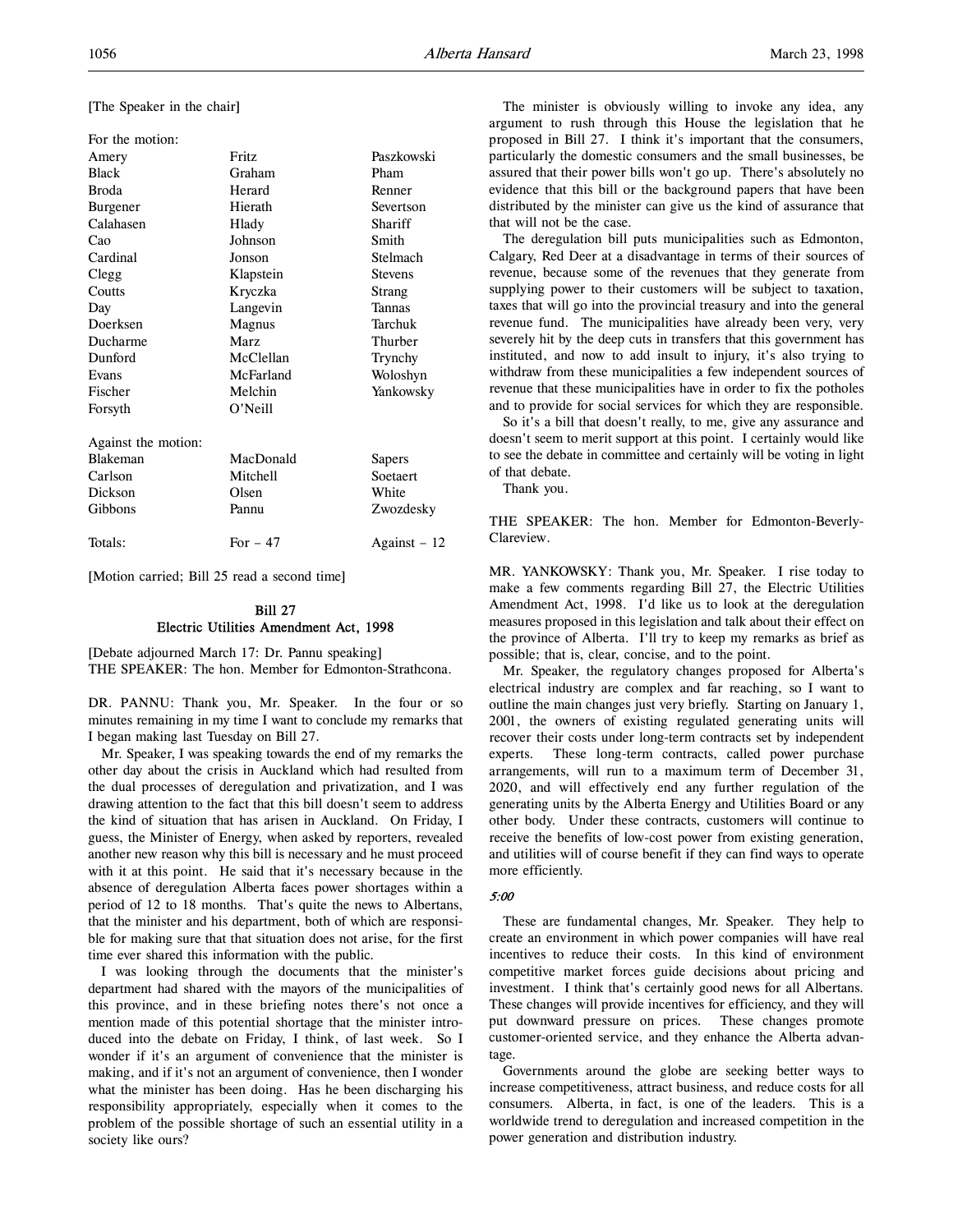At the same time, Mr. Speaker, you don't arbitrarily eliminate regulation in the areas where it makes sense. The one area where continued regulation makes sense in the power generation industry is the transmission and distribution system. Transmission and distribution is presently regulated and will continue, as I understand it, to be regulated under the new regime. The cost of building competing high-voltage wires and local distribution wires would be extremely high. Consumers would not benefit from this duplication of infrastructure. They would only face higher prices. So the existing distribution of utilities must continue to provide meter connections to customers and maintain the local distribution wires.

Another key to these changes must be fairness, Mr. Speaker. The change from regulation to competition needs to be equitable both to the customer and to the owners of the existing regulated generators.

Let's very briefly look at fairness to customers. Now, this gets us into the area of residual benefits. Say that the owner of a generating plant is able to earn a windfall profit solely by moving from a regulated environment to a market environment. Well, that benefit doesn't belong to the owner. The legislation clearly spells out that this excess profit belongs to the customers, and it must be returned to the customers. It's only fair.

After all, under the old system utilities recovered the costs of building generating plants through regulated rates. These rates were set and approved by the Alberta Energy and Utilities Board so that utilities could recover their investments from consumers. The rates even included a provision for depreciation and a risk premium. In effect, Mr. Speaker, consumers shielded the utility from most of the risks associated with its capital investments. Consumers paid the regulated rate, and the utility in turn paid off its debt.

As you can see, it is only reasonable that consumers should be entitled to any windfall profits arising from deregulation of these utilities, in the same way that consumers are responsible for any stranded costs when utilities are unable to recover their investments. Again, it's a matter of fairness.

Utilities built new generating plants on the understanding that they could recover their investments as long as the regulator deemed these investments to be prudent. Now, Mr. Speaker, we are changing the rules and moving from regulation to a competitive market. In this market environment some generating plants may not be able to recover all of their costs, and we need to recognize that replacing regulation with competition changes the way utility companies earn their income. It would be unfair to change the rules on cost recovery for investments that have already been made and approved under regulation.

At present these residual benefits and stranded costs are measured and shared by legislated financial arrangements, also known as legislated hedges. These hedges were set up back in 1995 under the Electric Utilities Act. Those legislated hedges, Mr. Speaker, were a reasonable measure in the transition to a deregulated environment, but they still require regulatory approval. We won't have real competition and all the benefits of an open market until they are replaced.

Under Bill 27 the legislated hedges will be replaced by longterm power purchase contracts that do not require regulatory approval. It's a significant step that is fair to all consumers and owners of generators. These long-term contracts will continue to share residual benefits and stranded costs among all customers. Owners will have a chance to earn greater profits if they become more competitive. A balancing pool managed by the Power Pool Council will administer a collection of residual benefits and payment of any stranded investment costs. Balancing pool funds will provide a net residual benefit and will flow directly to the customers. This ensures that all customers across the province continue to share in the benefits of low-cost power from existing generation.

Mr. Speaker, I think it is the fair thing to do. I believe deregulation and customer choice are also the right things to do. Consider this new streamlined and deregulated environment in the context of the new competitive forces in the generation and retail markets. This mix should support a vibrant business climate that develops new technologies, new services, and new ways of doing business. It will help us keep our power prices internationally competitive. This low-cost power will attract investment and jobs to Alberta. It doesn't get any fairer than that.

#### THE SPEAKER: The hon. Member for Edmonton-Ellerslie.

MS CARLSON: Thank you, Mr. Speaker. I'm happy to speak to Bill 27, Electric Utilities Amendment Act, 1998. Certainly we see the object of this bill being the completion of deregulation of the electrical industry through the provision of things like customer choice and mitigation of market power and increased competition and customer sharing of the costs and benefits.

We support the principles behind deregulation, but there are some problems, as I see it, with Bill 27 right now in its current form. I'm hoping that as we progress through the various stages, we're going to see some changes. Certainly so far it doesn't meet the criteria of returning full residual value from existing generating units to customers. That's a problem for us, and I think that's a problem for all of the people in the province, because they have a vested interest in the residual value, and it should flow from the shareholders rather than the customers.

For us, Mr. Speaker, this is an issue of fairness. I think customers are entitled to receive the benefits since they originally assumed the risks involved in building these facilities through their utility bills over the years. I think it's very unfair for the government to force consumers to participate in it at the risk stage and then force them out at the stage where you can be participating in profits. So I am hoping the minister can address those issues when he's answering all of the questions that we see here.

# 5:10

I have a number of other concerns. One of them is about the stranded generation costs. I'm wondering under this proposal how new or more expensive plants whose costs are still being depreciated, like Genesee out here just west of Edmonton – how can they compete with older, long-paid-for plants? Because the distribution of old and new plants is lopsided, certainly some producers are going to be unable to compete on this level playing field, and this really strands their plants without customers.

That is a big issue for people throughout the province and something that they should be paying attention to, because what could happen in that kind of instance is that we see utility costs rising instead of decreasing, as we've heard the minister talk about. Like I touched on, the residual value benefits is an issue that for sure has to be explained to me before I could support this bill, in fact before I could support it at any reading.

Certainly older, cheaper plants have been used in this province to cross-subsidize more expensive ones, which has had the effect of equalizing power rates across the province. Under complete deregulation we're going to see these older plants in a position where they can make windfall profits unless there's some sort of